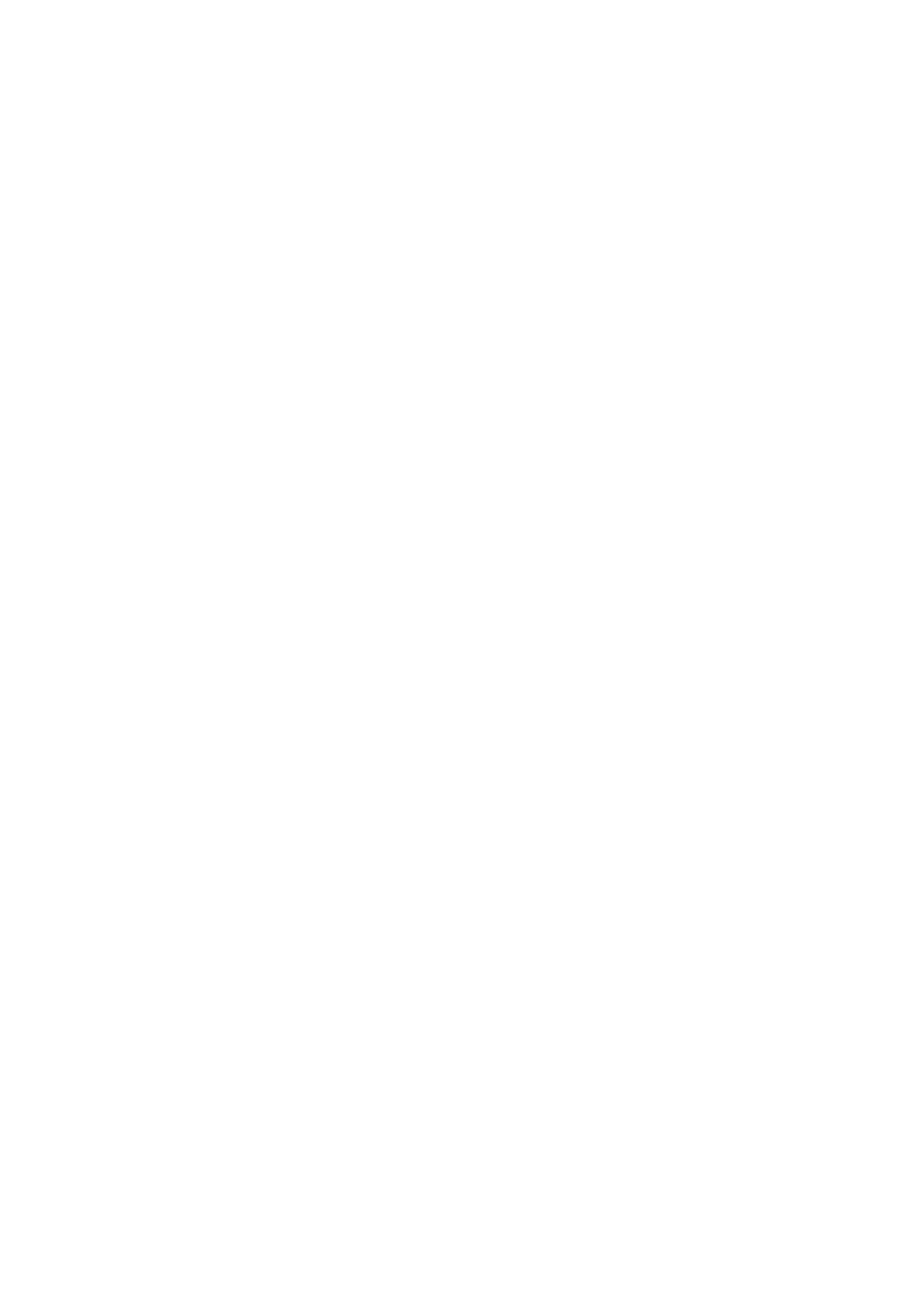## **Contents**

- Chapter 1: Introduction What is Sustainable Development? What is a Sustainability Appraisal?
- Chapter 2: The Scoping Report Appraising the Local Plan Objectives Review of the Sustainability Appraisal Framework Collection of the Baseline Information
- Chapter 3: Options Appraisal How the options were appraised Appraising the Growth Scenarios Appraising the Broad Options for Growth Appraising the Individual Sites Appraising the Site Options

Chapter 4: Feedback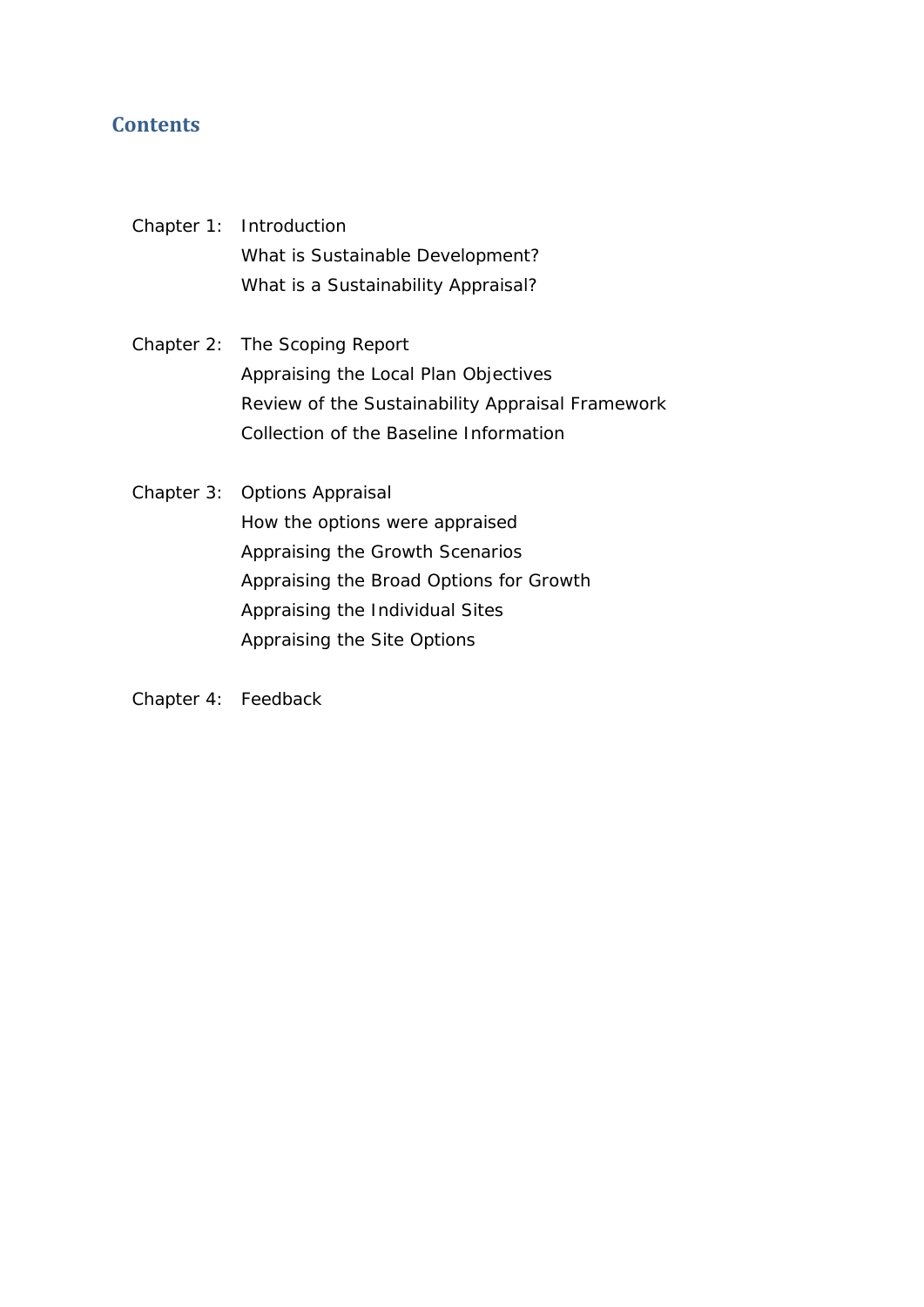## **Introduction**

- 1.1 The Council must ensure that the principles of sustainable development are taken into account when preparing the policies and proposals in the new Local Plan which will shape the future development of the district.
- 1.2 The Council is not required to produce a Sustainability Appraisal at this stage. However to inform the preparation of the Preferred Options document the Council has appraised options for the level of growth and locating this new development given the significance of these policy areas. We are reporting this information as it may assist people in commenting as part of the consultation. Other policy areas will be appraised in due course (incorporating feedback from the consultation process) in a full Sustainability Appraisal which will be published with the Submission Draft Local Plan.

## **What is Sustainable Development?**

- 1.3 The aim of sustainable development is to *ensure that people can meet basic needs and enjoy a better quality of life without compromising the quality of life of future generations[1](#page-3-0) .* To ensure this is achieved social, economic and environmental objectives are taken into account at all stages of decision making.
- 1.4 The UK Sustainable Development Strategy *Securing the Future* sets out five guiding principles of sustainable development identifying that in order **to live within environmental limits** and **ensure a strong, healthy and just society** we must do so by means of a **sustainable economy, good governance, and sound science**. Priority areas have been identified as sustainable consumption and production, climate change and energy, natural resource protection and environmental enhancement, and sustainable communities.
- 1.5 The **National Planning Policy Framework (NPPF)** recognises the importance of the planning system in contributing to the achievement of sustainable development through the following roles:
	- Economic contributing to building a strong, responsive and **competitive economy**, ensuring sufficient land is available of the right type and in the right location to support growth
	- Social – **supporting strong, vibrant and healthy communities,**  supplying houses to meet the needs of present and future generations, creating a high quality built environment with accessible services
	- Environmental– **contributing to protecting and enhancing our natural, built and historic environment,** using natural resources prudently, minimising waste and mitigating and adapting to climate change.

<span id="page-3-0"></span> $1$  Source: UK Sustainable Development Strategy, 2005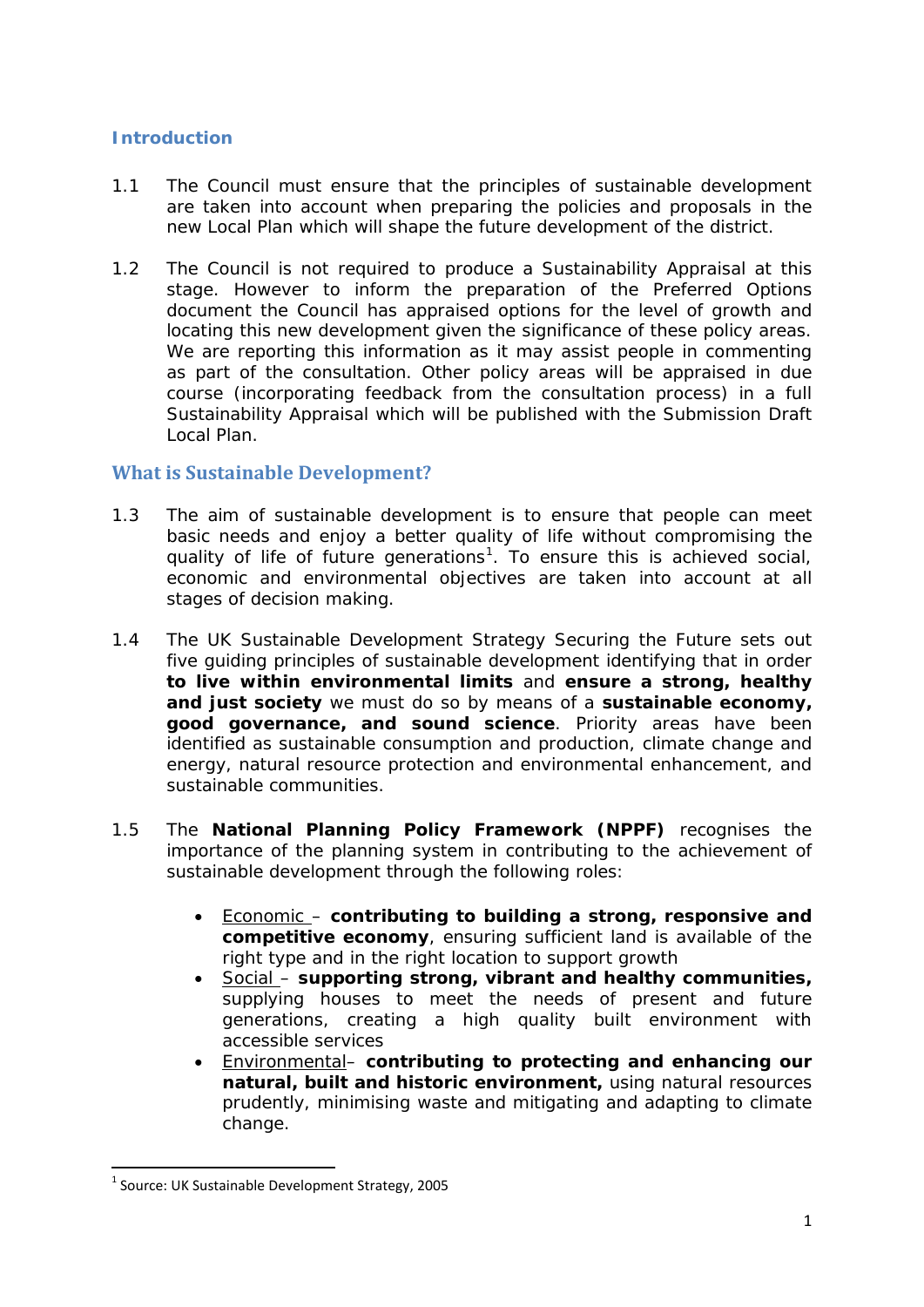#### **What is a Sustainability Appraisal?**

1.6 The process for ensuring the principles of sustainable development are taken into account is referred to as a Sustainability Appraisal (SA). The SA ensures that social, environmental and economic considerations are taken into account in a systematic way at all stages of policy production and in doing so places the principle of sustainable development at the heart of decision making. Each stage involved in preparing the Local Plan has an associated stage in the SA process. The SA is underpinned by the requirements of the EU Strategic Environmental Assessment or 'SEA Directive' (European Directive 2001/42/EC) which requires that all plans and programmes are assessed in terms of their impact on the environment.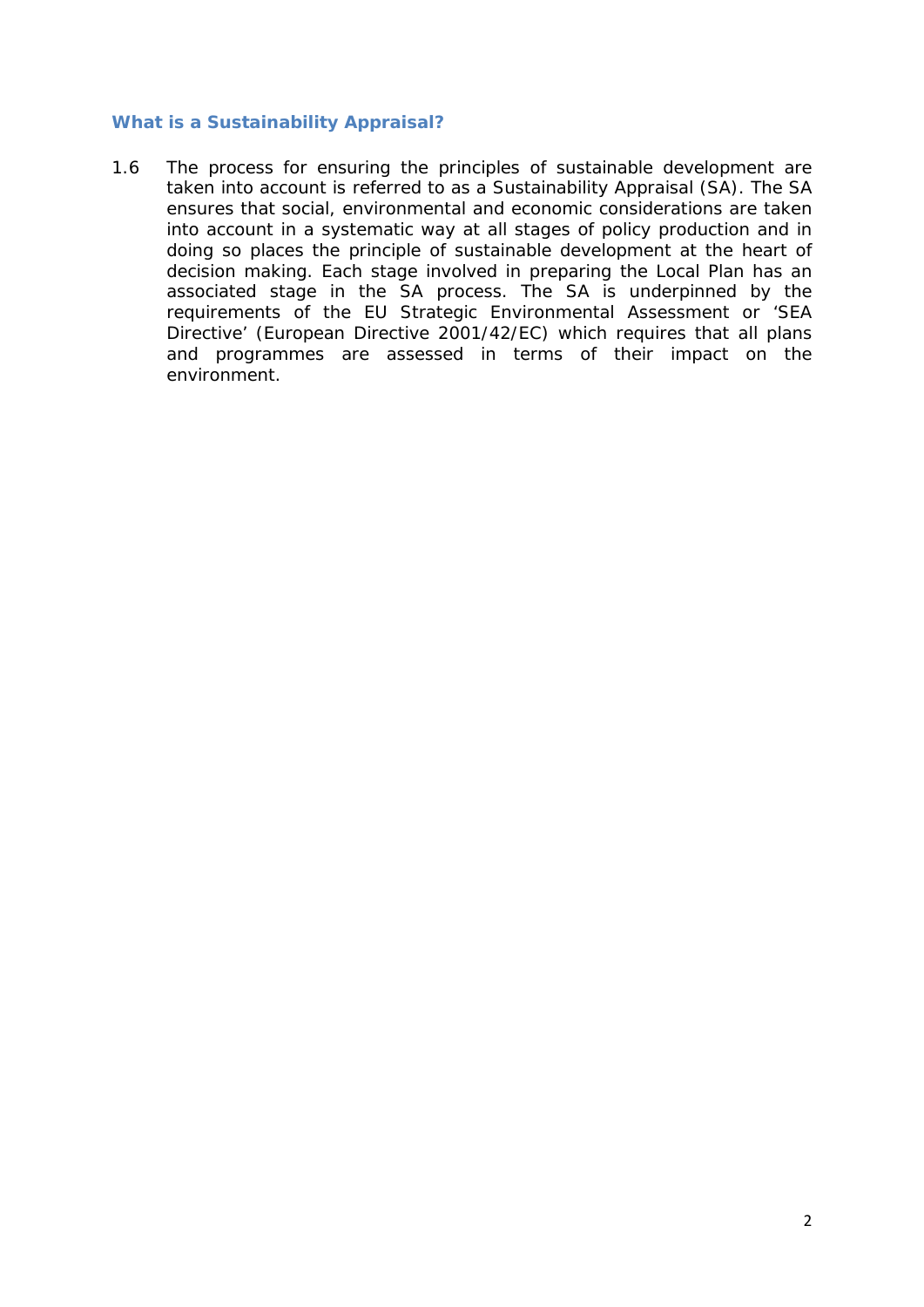#### Figure 1: The Sustainability Appraisal Framework

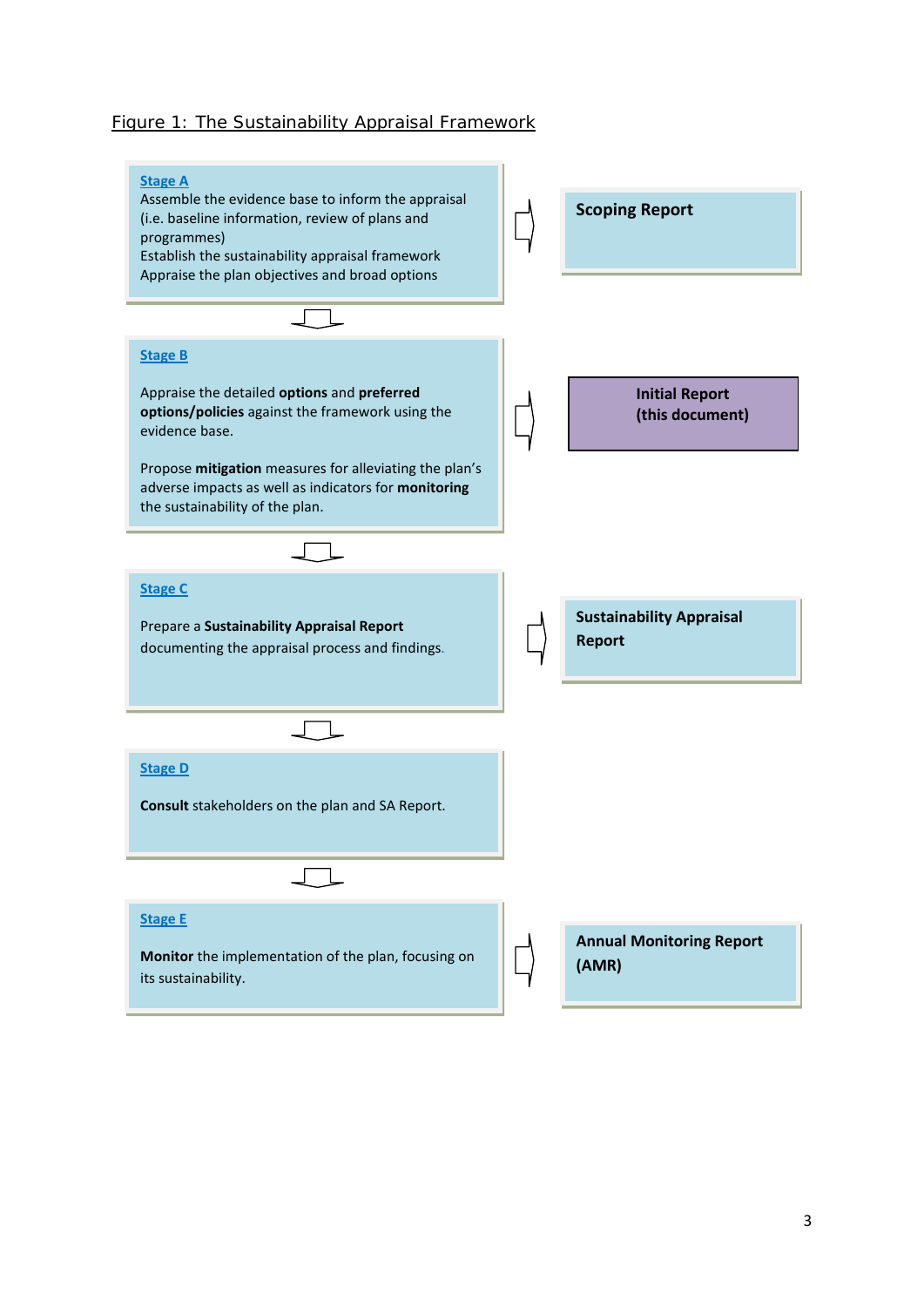#### **The Scoping Report**

2.1 The Council has already undertaken the first stage (stage A) of the Sustainability Appraisal process, the Scoping Report which was published for consultation alongside the Issues and Scenarios for Growth Paper in March 2011. This established the **Sustainability Appraisal Framework**, a series of economic, social and environmental objectives which will be used to appraise each stage of the new Local Plan. A series of **indicators**  were identified from a range of sources to monitor whether progress will be made towards meeting these objectives. Information was collected against these indicators in order to establish the **baseline position** in the district. Using this information together with a review of other local and national policies, plans and programmes, the Council identified a list of **important issues** facing the district. More information is provided in the Scoping Report. This framework will be used to assess the impact of policies at all stages of preparing the Local Plan.

#### **Appraising the Local Plan Objectives**

- 2.2 As part of the Scoping Report the Local Plan objectives were appraised against the sustainability objectives to identify any incompatibility. No negative effects were expected to result from the Local Plan objectives and most were considered likely to have a positive or neutral effect. In a significant number of instances the impact of the Local Plan objectives was considered to be uncertain because at the time of carrying out the assessment the distribution and nature of new development was unknown.
- 2.3 The objectives were amended in the Preferred Options document in response to comments made as part of the Issues paper consultation and the *Council's Strategy for the Future and Sustainable Prosperity of Warwick District.* These were minor changes and were therefore not considered to require further appraisal.

#### **Responses to the Scoping Report Consultation**

- 2.4 The Council received a number of comments on the Scoping Report largely focused on the wording of the sustainability objectives and the relevance of key questions and indicators.
- 2.5 A review of the Sustainability Appraisal Framework was undertaken in response to these comments as well as a wider need to ensure the framework was up to date and fit for purpose. The revised framework is set out in appendix 1. Changes were made to a number of the key questions to ensure they were directly relevant to the objective and would properly assist in assessing the impact of a potential site or policy.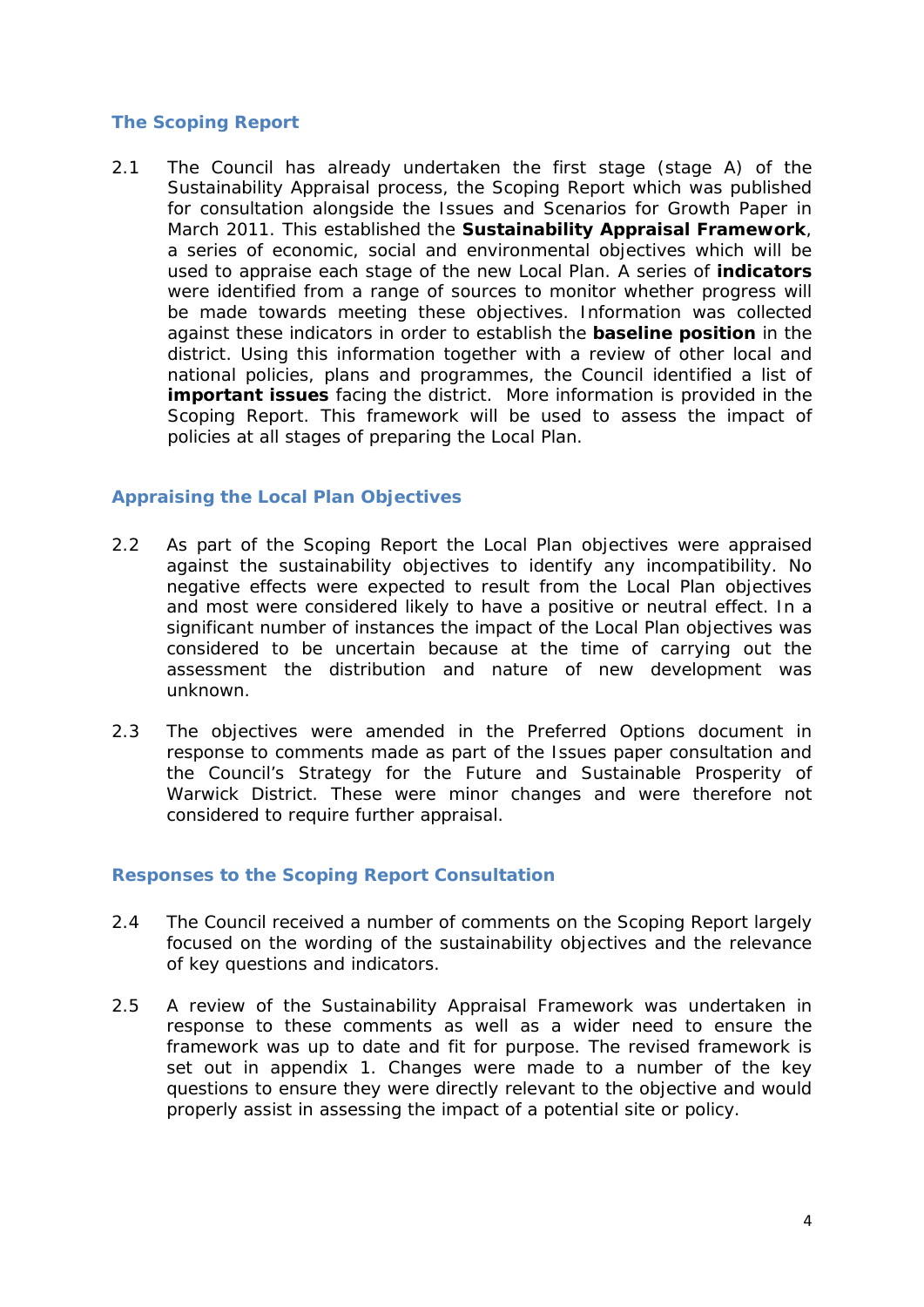2.6 The indicators were reviewed to identify where information is no longer collected and to find more relevant indicators and /or sources of information where available. As a consequence of this exercise a number of new indicators were included (shown in red in appendix 1). In addition a number of potential indicators have been identified (shown in blue in appendix 1) where it is considered that this information would assist in appraising policies as the New Local Plan is prepared. It is intended that the Council will develop monitoring systems to collect this information in the future.

#### **Collection of Baseline Information**

2.7 The baseline data has been updated to ensure the most up to date picture of the district was known prior to appraising the options and to take into account the review of the Sustainability Appraisal Framework. A full set of baseline data is included in Appendix 2. This evidence base is a key component of the SA process and a legal requirement under the SEA directive. This information helps to form an understanding of the district and enables identification of sustainability issues. It provides the basis for predicting and monitoring effects of the Local Plan.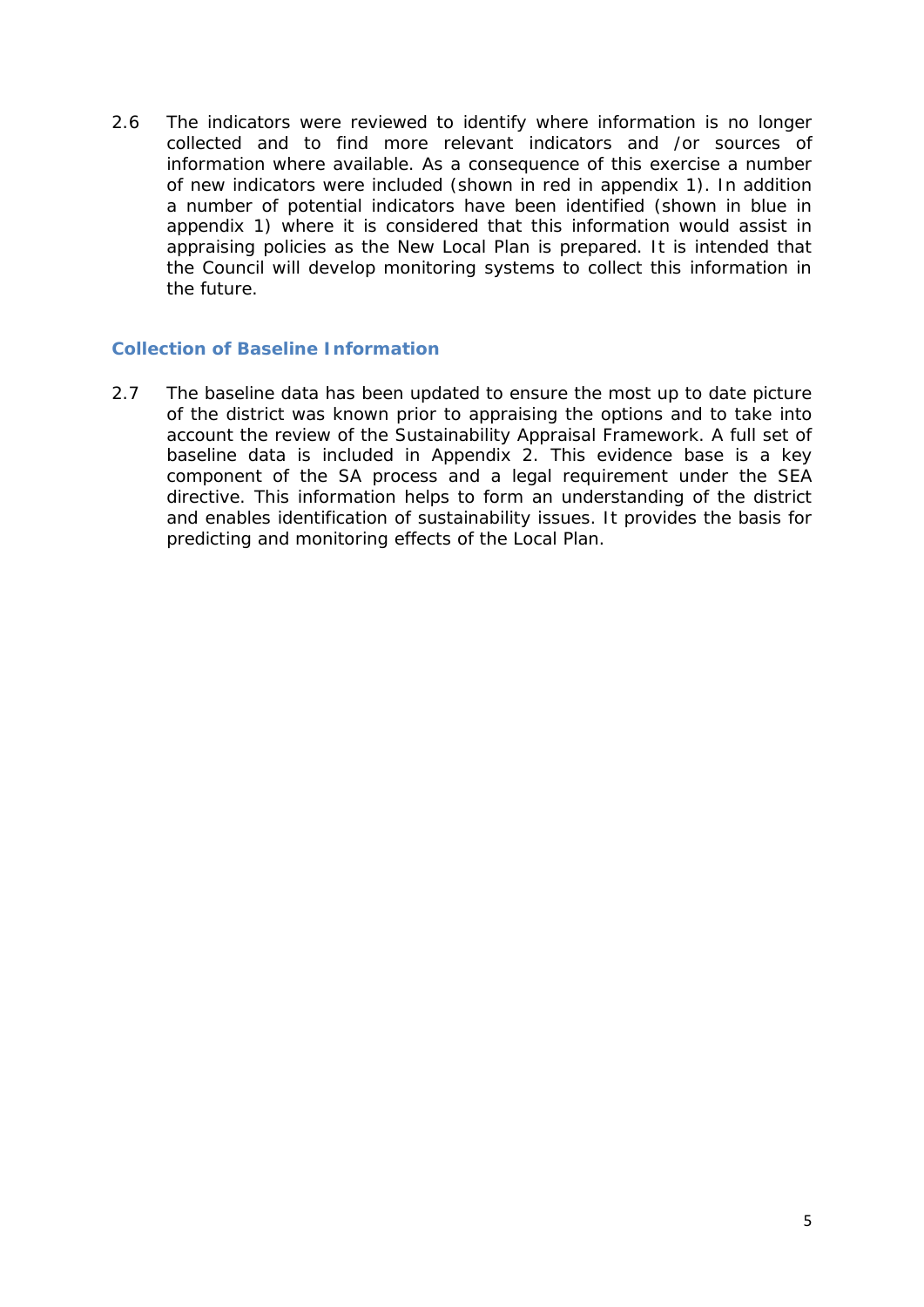#### **3. Option Appraisal**

#### **How the options were appraised**

- 3.1 The SEA Directive requires that the environmental report should consider '*reasonable alternatives taking into account the objectives and geographical scale of the plan or programme'* and give *'an outline of the reasons for selecting the alternatives dealt with'* (Article 5.1 and Annex 1 (h)). In preparing the Preferred Options the Council has appraised different options for the level of growth, and a range of options for locating the preferred level.
- 3.2 The role of the sustainability appraisal is to provide information about sustainability implications of each of the options and to provide possible recommendations for improvement of these. It is not intended as a mechanism to determine which options should be chosen. This is the role of decision makers who will determine which range of options it will be appropriate to pursue.
- 3.3 The assessment was carried out using the professional judgement of officers in the planning policy team providing expertise in a range of policy areas. The sustainability objectives were designated equal importance, with no weight being given to any individual sustainability objective. Using this simplified method provides an indication of the sustainability performance of each of the options.
- 3.4 The following section sets out the sustainability appraisal of the various options. The options have been scored in terms of their compatibility with the sustainability objectives in the Revised Sustainability Appraisal Framework by using a simple scoring method as follows:

| Strongly positive | $+ +$ |    |
|-------------------|-------|----|
| Positive          |       |    |
| Neutral           |       |    |
| Negative          |       | -1 |
| Strongly negative |       | -2 |
| Unknown           |       |    |

3.5 A full matrix showing how the different options were scored can be found in Appendix 3.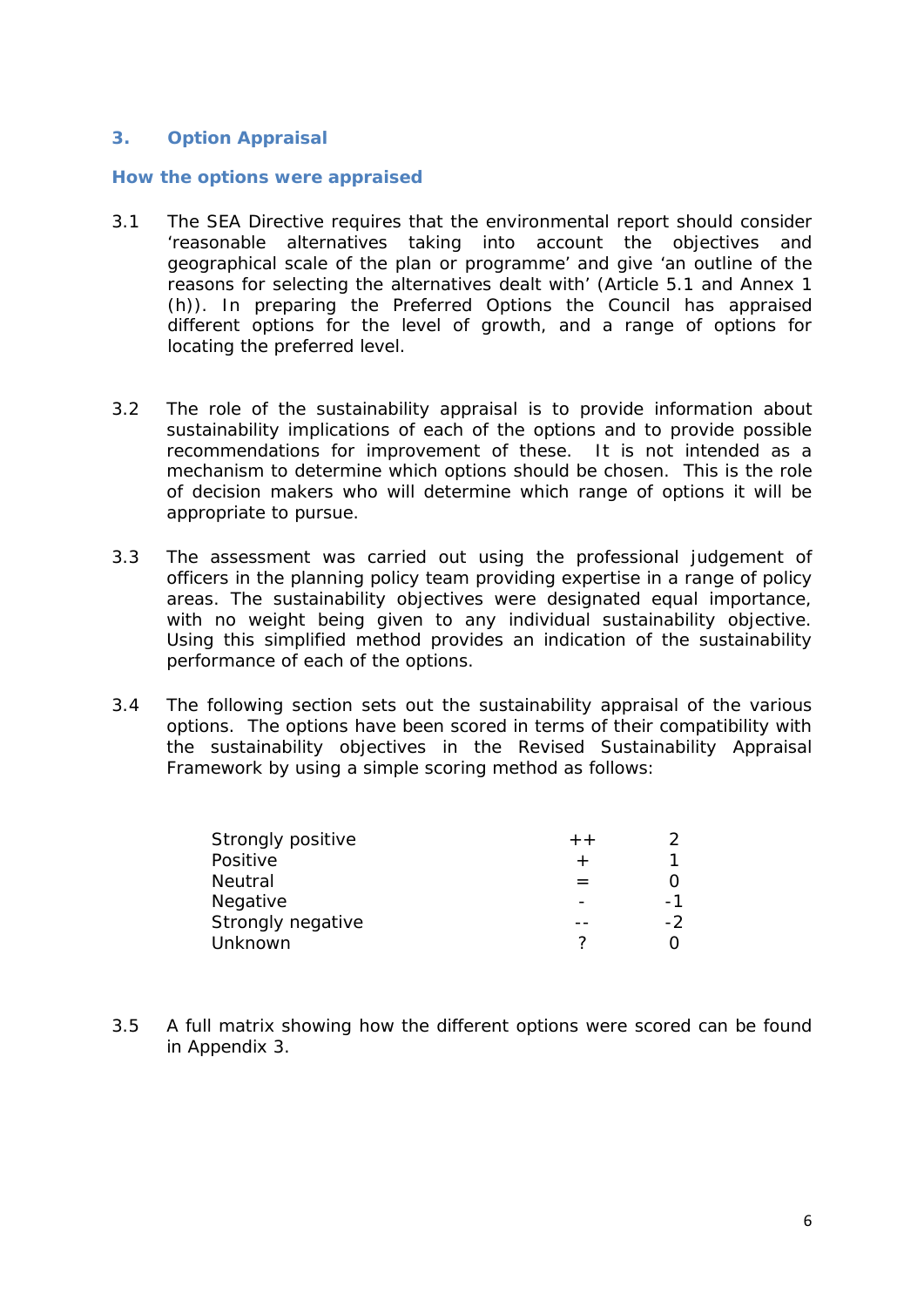#### **3 Appraising the growth scenarios**

- 3.6 In the Sustainability Appraisal Scoping Report the Council appraised three potential levels of growth (ranging between 250 and 800 homes per annum) as set out in Scenarios 1 to 3 of the Issues Paper.
- 3.7 Since the preparation of the Scoping Report the Council has undertaken further work to determine what level of growth should be taken forward over the plan period. A Strategic Housing Market Assessment (SHMA) was published which sets out a series of household projections based on different assumptions about migration and employment growth. Two projections (600 and 700 homes per annum) were considered to be the most realistic options in terms of meeting the housing and employment needs of the district. As these levels of growth had not previously been subject to sustainability appraisal the Council ensured this was undertaken to inform the Preferred Options. A summary of this is set out below; a full schedule of how the scenarios were scored is set out in appendix 3.

| <b>Growth Scenario</b>                                 | <b>Score</b> | <b>Summary</b>                                                                                                                                                                                                                                                                                                                                                                                                                                                                                                                                                                 |
|--------------------------------------------------------|--------------|--------------------------------------------------------------------------------------------------------------------------------------------------------------------------------------------------------------------------------------------------------------------------------------------------------------------------------------------------------------------------------------------------------------------------------------------------------------------------------------------------------------------------------------------------------------------------------|
| Trend based (600 homes<br>p.a.)                        | 2.5          | Will have a positive impact in terms of<br>supporting economic growth, meeting<br>housing needs and supporting a range of<br>sustainable transport options.<br>There is uncertainty in relation to a<br>range of impacts largely because the<br>effect will be dependent on the<br>application of other policies or the actual<br>location of development sites. Could<br>have negative impacts in terms of the<br>loss of green field land and associated<br>effects on the environment.                                                                                      |
| <b>Employment Growth based</b><br>$(700$ homes $p.a.)$ | 2.5          | A higher level of growth per annum could<br>have a more positive impact in terms of<br>supporting economic growth, meeting<br>housing needs and supporting a range of<br>sustainable transport options. However<br>it could potentially have a greater<br>negative impact in terms of the loss of<br>green field land and associated effects on<br>the environment.<br>There is again uncertainty in relation to a<br>range of impacts largely because the<br>effect will be dependent on the<br>application of other policies or the actual<br>location of development sites. |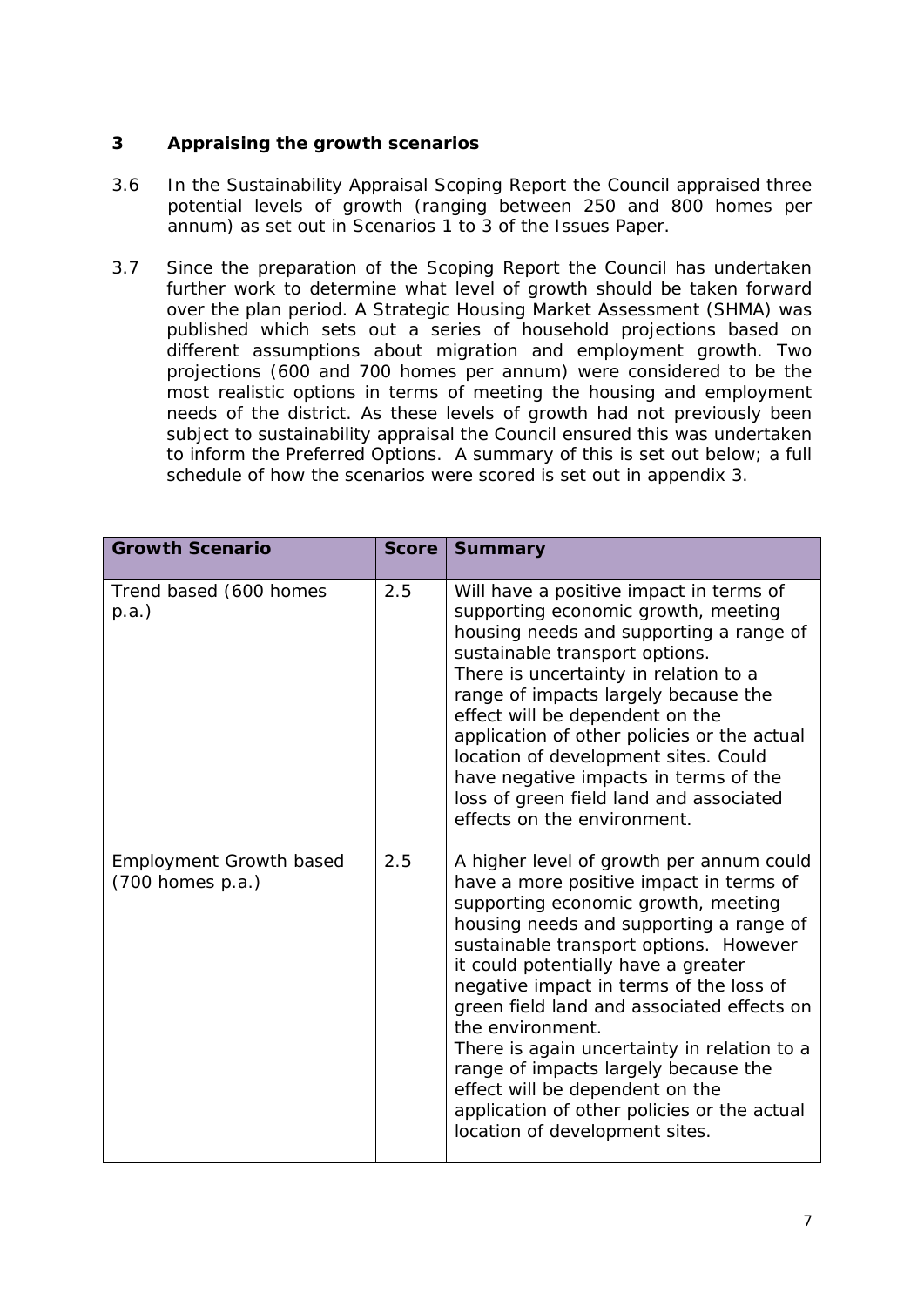3.8 Overall the two growth scenarios scored the same however differences were identified in terms of the likely degree of impact on different objectives. In particular, a higher level of growth per annum would potentially make a greater contribution to supporting the economy but could have a slightly more negative impact on the environment in terms of green field development.

## **Broad Options for Growth**

- 3.9 The Council considered four broad options for locating the preferred level of growth.
	- Broad Option 1 Focus development outside the greenbelt Given the extent of the green belt development would be concentrated on sites to the south of Warwick, Leamington and Whitnash. There would be no development sites in Kenilworth or villages in the green belt.
	- Broad Option 2 Distributed around the urban fringe
	- Broad Option 3- Disperse development around the district **–** Development would be concentrated in small and medium sized sites, including villages. No large strategic sites would be allocated as part of this option.
	- Broad Option 4 New settlement outside the greenbelt **-** Given the extent of the greenbelt a new settlement would be located to the south of the district in the vicinity of Warwick, Leamington or Whitnash.

| <b>Broad Option</b>                                             | <b>Score</b> | <b>Summary</b>                                                                                                                                                                                                                                                                                                                                                                                                                                                                                                                                                                      |
|-----------------------------------------------------------------|--------------|-------------------------------------------------------------------------------------------------------------------------------------------------------------------------------------------------------------------------------------------------------------------------------------------------------------------------------------------------------------------------------------------------------------------------------------------------------------------------------------------------------------------------------------------------------------------------------------|
| Broad Option 1 - Focus<br>development outside the<br>green belt | 2.5          | Would have a positive effect in supporting<br>economic growth. Concentration of sites in<br>one area, close to the urban area, has the<br>potential to support sustainable transport<br>options and reduce the need to travel.<br>However focusing development in one area<br>could have a significant impact on the<br>landscape and the location of sites is more<br>likely to have an impact on the historic<br>environment. Would meet overall housing<br>need but restricted choice in terms of<br>location may mean this option could not<br>meet the needs of all residents. |
| Broad Option 2 -<br>Distributed around urban<br>fringe          | 6            | Would have a positive effect in supporting<br>economic growth, sites well related to the<br>urban areas could reduce the need to travel<br>and have the potential to meet all housing<br>needs. Distribution of sites is less likely to<br>have a significant impact on the landscape<br>and historic environment.                                                                                                                                                                                                                                                                  |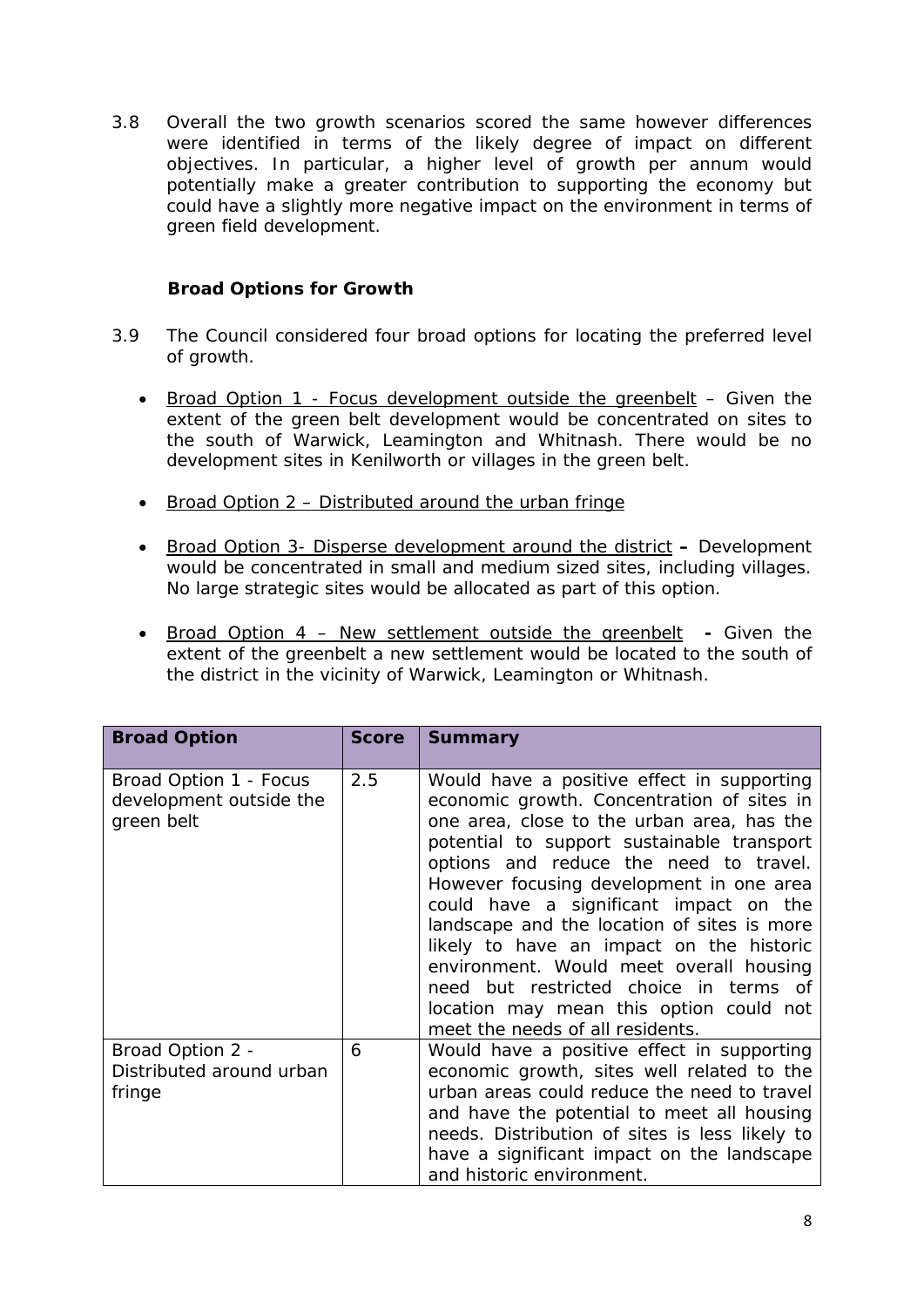| <b>Broad Option</b>                                                                                              | <b>Score</b> | <b>Summary</b>                                                                                                                                                                                                                                                                                                                                                                                                                                                                   |
|------------------------------------------------------------------------------------------------------------------|--------------|----------------------------------------------------------------------------------------------------------------------------------------------------------------------------------------------------------------------------------------------------------------------------------------------------------------------------------------------------------------------------------------------------------------------------------------------------------------------------------|
| Broad Option 3 -<br>Development dispersed<br>in small and medium<br>sites including villages<br>(no large sites) | $-9.5$       | Sites unlikely to be of a sufficient size to<br>accommodate employment opportunities or<br>support public transport improvements<br>therefore could increase reliance on the<br>private car. Would be more difficult to<br>provide dedicated services, potentially<br>impacting on existing services. Could be<br>harder to provide a mix of housing and<br>affordable housing. However a dispersed<br>approach could potentially minimise impact<br>on the historic environment |
| Broad Option 4 - New<br>Settlement Outside the<br>Green Belt                                                     | 5.5          | Positive impact in terms of supporting<br>economic growth. Critical mass to support<br>new facilities but could still generate a need<br>to travel to access other key services and<br>employment. Would meet overall housing<br>needs however there would be a lack of<br>choice in terms of location.                                                                                                                                                                          |

3.10 The Council developed the Preferred Option based on Broad Option 2, wider justification for this is provided in the housing chapter of the Preferred Options Document.

## **Appraisal of Individual Sites**

3.11 The Council undertook an appraisal of urban and edge of urban sites considered to be suitable in the SHLAA, broad locations on the edge of villages and other sites suggested by officers in the Council. A summary of the potential impacts of these sites is set out in the table below; a full schedule of how the scenarios were scored is set out in appendix 3.

| <b>Site</b>               | <b>Score</b>  | <b>Summary</b>                                                                                                                                                                                                                  |
|---------------------------|---------------|---------------------------------------------------------------------------------------------------------------------------------------------------------------------------------------------------------------------------------|
| North of Milverton (West) |               | Scores well for economy and meeting<br>housing need. Less likely to enable a<br>range of sustainable transport options.<br>No biodiversity designations but loss of<br>greenfield land.                                         |
| North of Milverton (East) | $\mathcal{P}$ | Scores well for economy and meeting<br>housing need. Less likely to enable a<br>range of sustainable transport options.<br>Includes minor watercourse designated<br>as a local wildlife site (LWS) linked to the<br>River Avon. |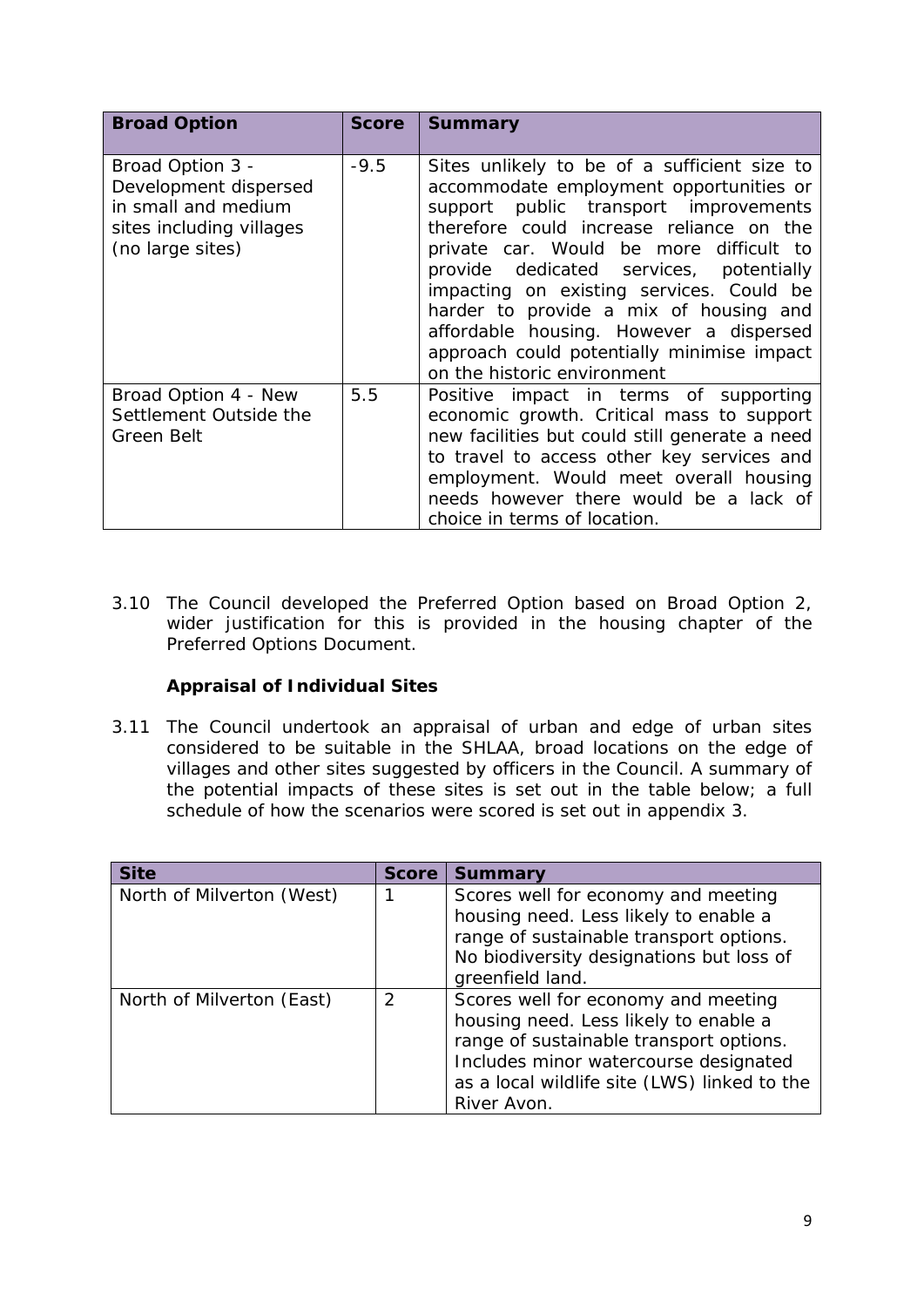| <b>Site</b>                        | <b>Score</b> | <b>Summary</b>                                                                                                                                                                                                                                                                                                                                                                                                                                |
|------------------------------------|--------------|-----------------------------------------------------------------------------------------------------------------------------------------------------------------------------------------------------------------------------------------------------------------------------------------------------------------------------------------------------------------------------------------------------------------------------------------------|
| North of Milverton (whole<br>site) | 5            | Scores well for economy and meeting<br>housing needs. Development of the<br>whole site has the potential to support<br>new transport infrastructure and provide<br>facilities on the site reducing the need to<br>travel. Includes minor watercourse<br>designated as a local wildlife site (LWS)<br>linked to the River Avon.                                                                                                                |
| Land at Woodside Farm              | 0            | Scores well for economy and will meet<br>some housing needs. May connect into<br>existing transport provision. Well<br>located to existing employment areas<br>and local centres. May support or put<br>some pressure on existing services and<br>community facilities. No biodiversity<br>designations, but loss of greenfield land.                                                                                                         |
| Whitnash East (Total Site)         | 4            | Scores well for economy and meeting<br>housing needs. Likely to enable a range<br>of sustainable transport options and<br>reduce the need to travel and provide<br>facilities on site. Whitnash Brook Local<br>Nature Reserve & LWS on eastern edge.                                                                                                                                                                                          |
| Whitnash East (Part)               | 1            | Scores well for economy and will meet<br>some housing needs. Will reduce the<br>need to travel as located close to<br>existing facilities. Whitnash Brook Local<br>Nature Reserve & LWS on eastern edge.                                                                                                                                                                                                                                      |
| South of Harbury Lane              | 8            | Scores well for economy and meeting<br>housing need. Scores well for enabling a<br>range of sustainable transport options<br>and reducing the need to travel - would<br>connect into existing road network and<br>provide a large range of local facilities &<br>services. Tach Brook (tributary of River<br>Avon LWS) on southern boundary of site.                                                                                          |
| West of Europa Way                 | 10           | Scores well for economy and meeting<br>housing need. Scores well for enabling a<br>range of sustainable transport options<br>and reducing the need to travel - would<br>connect into existing road network and<br>provide a large range of local facilities &<br>services. Close to existing town centres<br>and employment areas. Loss of<br>greenfield land with some grade 1<br>agricultural land in the north east corner<br>of the site. |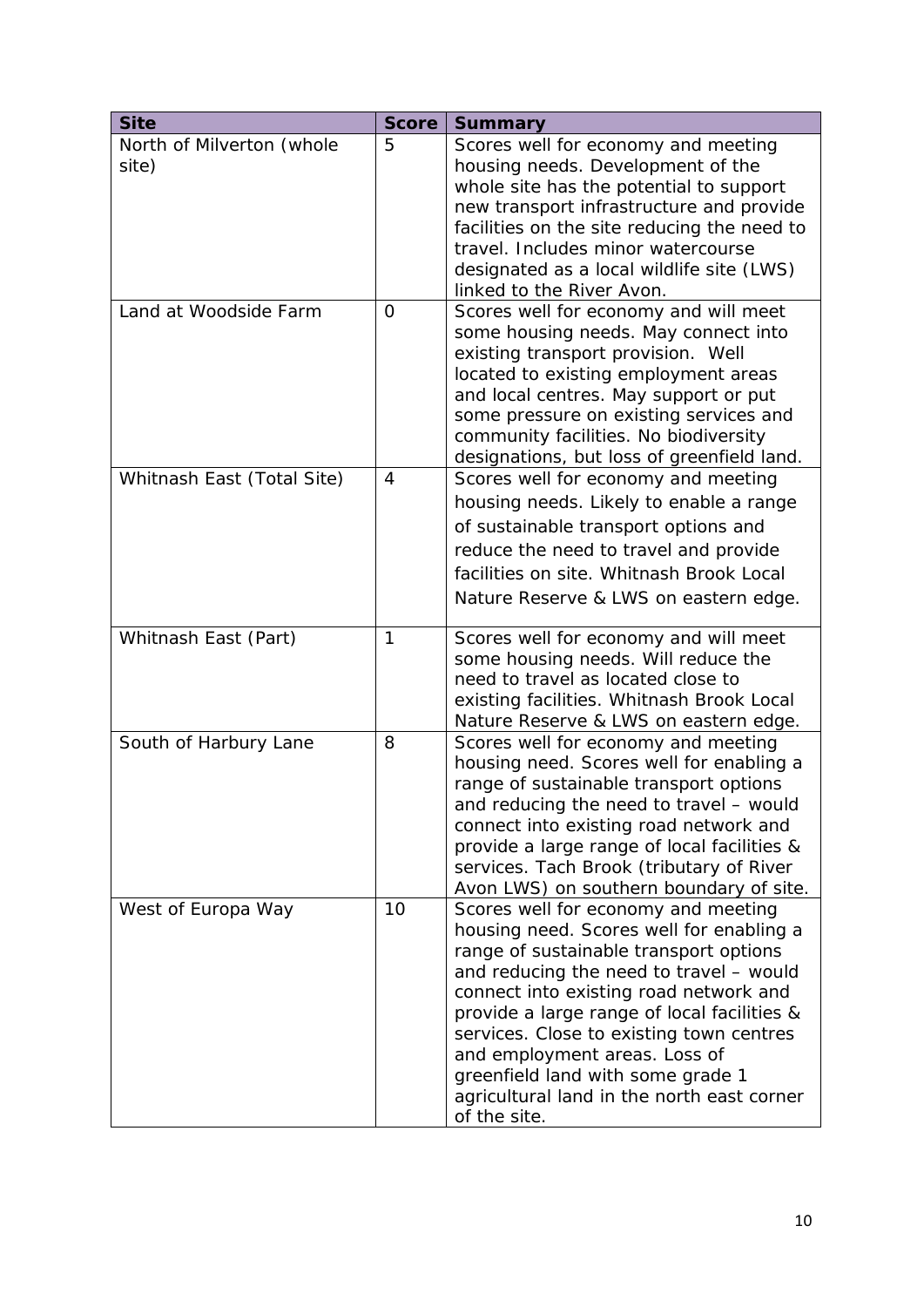| <b>Site</b>                     | <b>Score</b>   | <b>Summary</b>                                                                                                                                                                                                                                                                                                                                                             |
|---------------------------------|----------------|----------------------------------------------------------------------------------------------------------------------------------------------------------------------------------------------------------------------------------------------------------------------------------------------------------------------------------------------------------------------------|
| <b>Warwick Gates Employment</b> | 3              | Scores well for economy and will meet                                                                                                                                                                                                                                                                                                                                      |
| land                            |                | some housing needs. Relates well to                                                                                                                                                                                                                                                                                                                                        |
|                                 |                | existing transport corridors close to                                                                                                                                                                                                                                                                                                                                      |
|                                 |                | employment areas, but further away                                                                                                                                                                                                                                                                                                                                         |
|                                 |                | from some local services without mass to                                                                                                                                                                                                                                                                                                                                   |
|                                 |                | provide its own if developed in isolation.                                                                                                                                                                                                                                                                                                                                 |
| Thickthorn                      | 3              | Scores well for economy and meeting<br>housing needs. Likely to enable a range<br>of sustainable transport options and<br>reduce the need to travel. Close to<br>existing services and facilities with<br>potential for some provision on site.<br>Ancient Woodland and 2 LWS on site,<br>loss of mainly grade 1 & 2 agricultural<br>land.                                 |
| Glasshouse Lane/ Crewe          | $\overline{2}$ | Scores well for economy and will meet                                                                                                                                                                                                                                                                                                                                      |
| Lane                            |                | some housing needs. Does not relate as                                                                                                                                                                                                                                                                                                                                     |
|                                 |                | well to existing centres as Thickthorn.                                                                                                                                                                                                                                                                                                                                    |
|                                 |                | Likely to enable a range of sustainable                                                                                                                                                                                                                                                                                                                                    |
|                                 |                | transport options, potential to provide<br>new facilities. LWS on south eastern                                                                                                                                                                                                                                                                                            |
|                                 |                | edge (wood).                                                                                                                                                                                                                                                                                                                                                               |
| Land at Blackdown               | 1.5            | Scores well for economy and meeting<br>housing need. Less likely to enable a<br>range of sustainable transport options.<br>Includes minor watercourse designated<br>as a local wildlife site (LWS) linked to<br>River Avon and loss of greenfield land<br>deemed of high landscape value. Critical<br>mass to provide facilities on site and<br>support adjacent services. |
| <b>Red House Farm</b>           | 2.5            | Will support economic activity and meet<br>some housing needs. Well located to<br>existing urban area and transport routes.<br>No biodiversity designations. Could<br>support existing services in area in need<br>of regeneration.                                                                                                                                        |
| Loes Farm                       | $-1.5$         | Will support economic activity and meet<br>some housing needs. Potential to<br>connect to existing transport services.<br>No biodiversity designations but loss of<br>greenfield land. Land deemed of high<br>landscape value and potential impact on<br>Guys Cliffe Registered Park & Garden.                                                                             |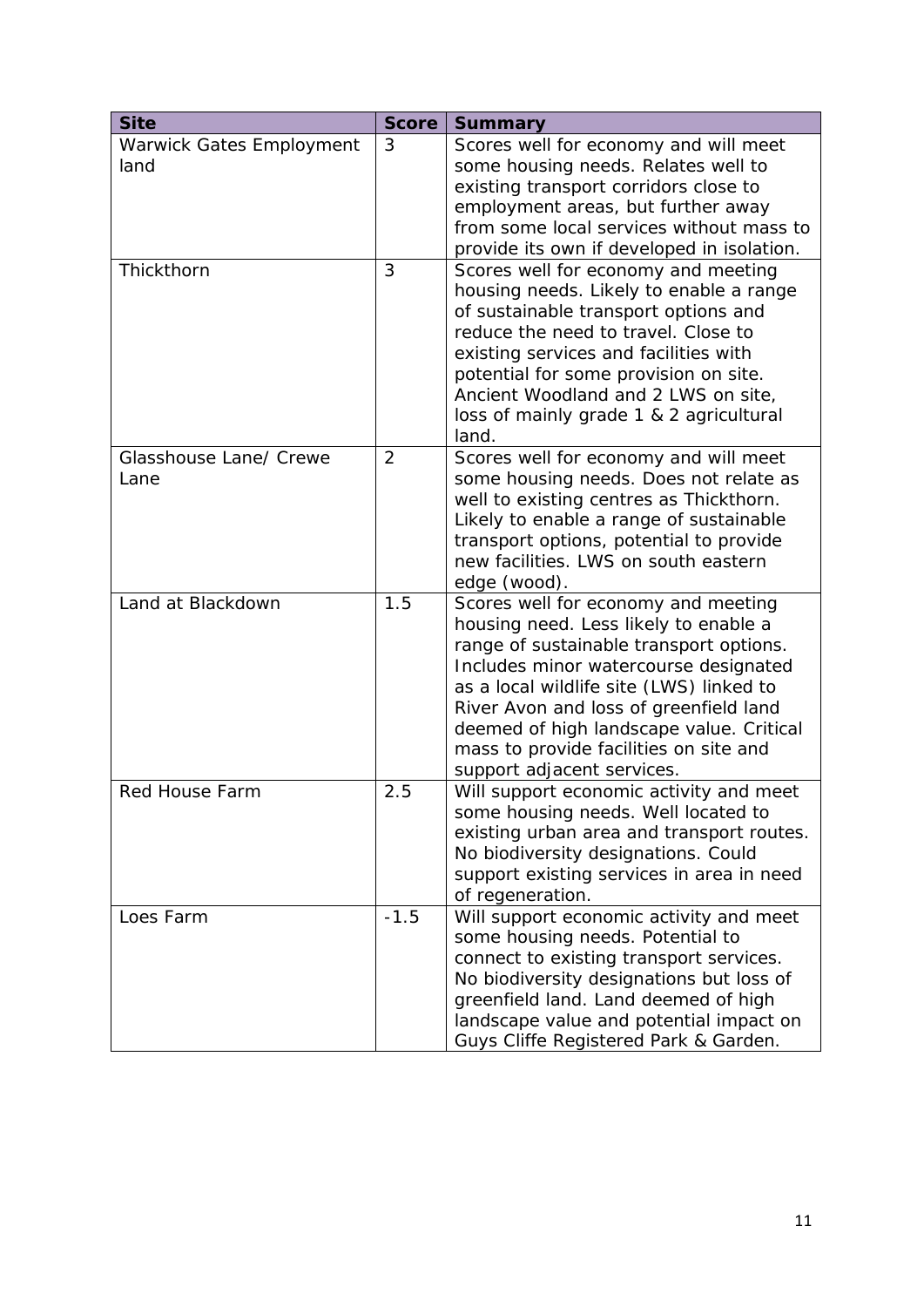| <b>Site</b>                                           | <b>Score</b> | <b>Summary</b>                                                                                                                                                                                                                                                                                                                                                                                              |
|-------------------------------------------------------|--------------|-------------------------------------------------------------------------------------------------------------------------------------------------------------------------------------------------------------------------------------------------------------------------------------------------------------------------------------------------------------------------------------------------------------|
| South of Gallows Hill                                 | 3            | Scores well for economy and meeting<br>housing needs. Potential to provide<br>sustainable transport options and local<br>facilities on site to help reduce the need<br>to travel. Area of high landscape value,<br>potential impact on the rural setting of<br>the registered historic Warwick Castle<br>Park. Loss of greenfield land and<br>adjacent to potential LWS and tributary<br>of River Avon LWS. |
| South of Gallows Hill and<br>The Asps                 | 3            | Scores well for economy and meeting<br>housing need. Potential to provide<br>sustainable transport options and local<br>facilities on site to help reduce the need<br>to travel. Area of high landscape value,<br>potential impact on the rural setting of<br>the registered historic Warwick Castle<br>Park. Loss of greenfield land and<br>adjacent to potential LWS and tributary<br>of River Avon LWS.  |
| Welsh Road, Cubbington                                | $-4$         | Unknown impact on the economy, will<br>meet some housing needs. Less likely to<br>provide a range of sustainable transport<br>options or reduce the need to travel.<br>Likely to support existing services but<br>also add pressure to some. Loss of some<br>greenfield land but includes brownfield<br>land.                                                                                               |
| West of St Mary's Lands                               | $-1$         | Unknown impact on economy, will meet<br>some housing needs. Close to some<br>existing services, but has accessibility<br>issues, likely to encourage car use.<br>Includes tributary of River Avon LWS.<br>Currently an area of restraint due in part<br>to the setting of historic Warwick.<br>Reasonably well located for leisure and<br>health facilities, might support local<br>services.               |
| Land South of Gallows Hill,<br>The Asps and Park Farm | 2            | Scores well for economy and meeting<br>housing needs. Potential to provide<br>sustainable transport options and local<br>facilities on site to help reduce the need<br>to travel. Area of high landscape value,<br>potential impact on the rural setting of<br>the registered historic Warwick Castle<br>Park. Loss of greenfield land and<br>adjacent to potential LWS and tributary<br>of River Avon LWS. |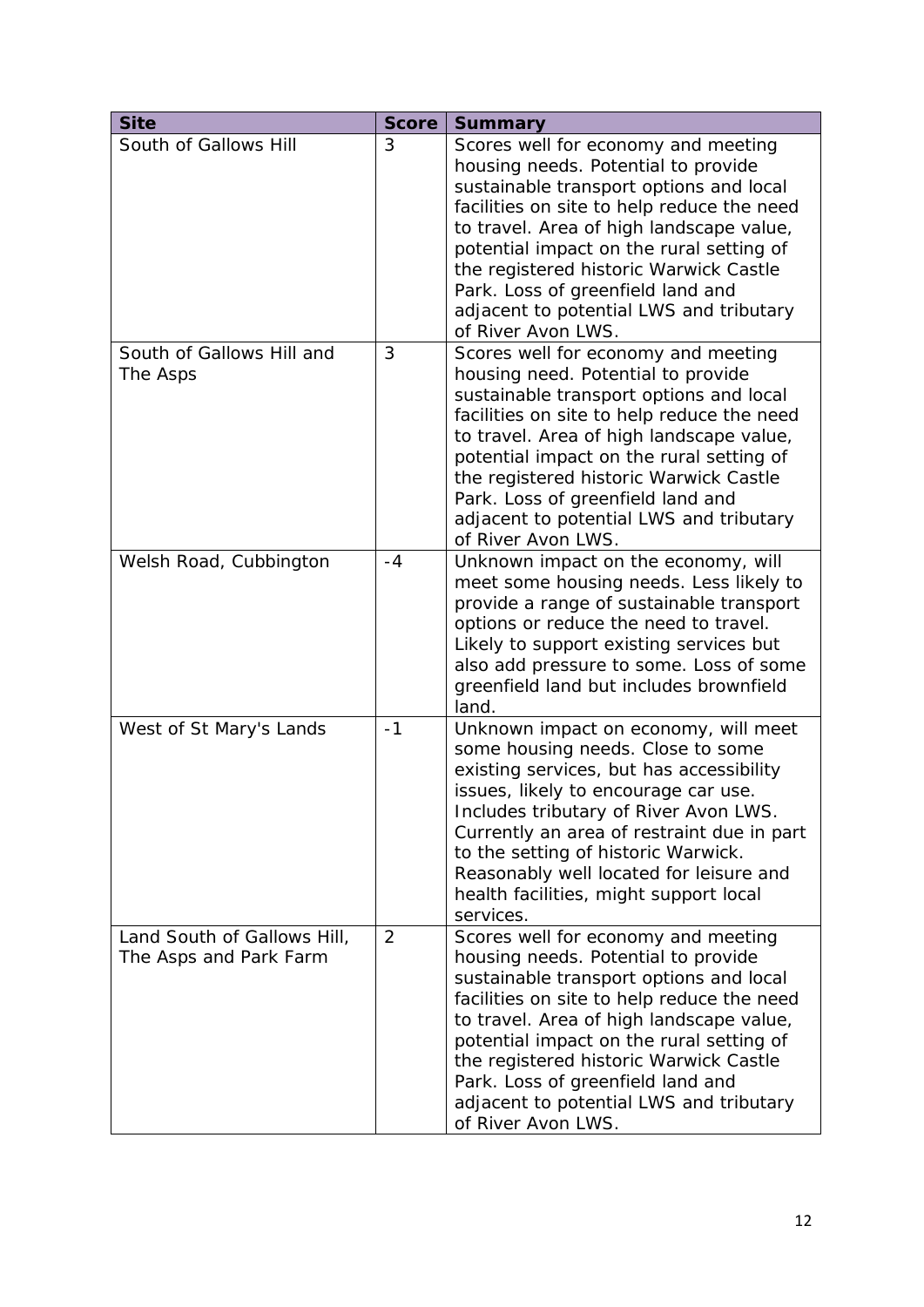| <b>Site</b>                                    | <b>Score</b>   | <b>Summary</b>                                                                                                                                                                                                                                                                                                                                                                                                                            |
|------------------------------------------------|----------------|-------------------------------------------------------------------------------------------------------------------------------------------------------------------------------------------------------------------------------------------------------------------------------------------------------------------------------------------------------------------------------------------------------------------------------------------|
| Land adjacent to Bishops<br><b>Tachbrook</b>   | $-2.5$         | Will support economic activity (close to<br>employment areas) and meet some<br>housing needs dependent on type, size<br>and location. Less likely to support<br>sustainable transport options or reduce<br>the need to travel. Development on<br>greenfield sites likely. Reasonably close<br>to the urban area.                                                                                                                          |
| Land adjacent to Hampton<br>Magna              | $-2.5$         | Will support economic activity (close to<br>employment areas) and meet some<br>housing needs dependent on type, size<br>and location. Less likely to support<br>sustainable transport options or reduce<br>the need to travel, but reasonably close<br>to Warwick Parkway. Development on<br>greenfield sites likely. Not as well<br>connected to the urban area as some<br>other villages.                                               |
| Land adjacent to Barford                       | $-5.5$         | Provision of housing may support<br>economic activity and meet some<br>housing needs dependent on type, size<br>and location. Less likely to support<br>sustainable transport options or reduce<br>the need to travel, likely to lead to more<br>car travel. Adjacent to River Avon LWS<br>and development on greenfield sites<br>likely.                                                                                                 |
| Land adjacent to Radford<br>Semele             | $-4$           | Will support economic activity (close to<br>employment areas) and meet some<br>housing needs dependent on type, size<br>and location. Less likely to support<br>sustainable transport options or reduce<br>the need to travel. LWS and pLWS in<br>vicinity and development on greenfield<br>sites likely. Some issues of flooding in<br>the village need to be taken into<br>account. Reasonably close to the urban<br>area.              |
| Land at Westwood Heath<br>Road / Cromwell Lane | $\overline{2}$ | Scores well for economy and will meet<br>some housing needs, however may not<br>be well located for Warwick's housing<br>need. Likely to enable a range of<br>sustainable transport options, reasonably<br>close to Tile Hill station and existing bus<br>network. In area of high landscape value<br>and adjacent to several local biodiversity<br>designations including ancient woodland.<br>Might support facilities in Burton Green. |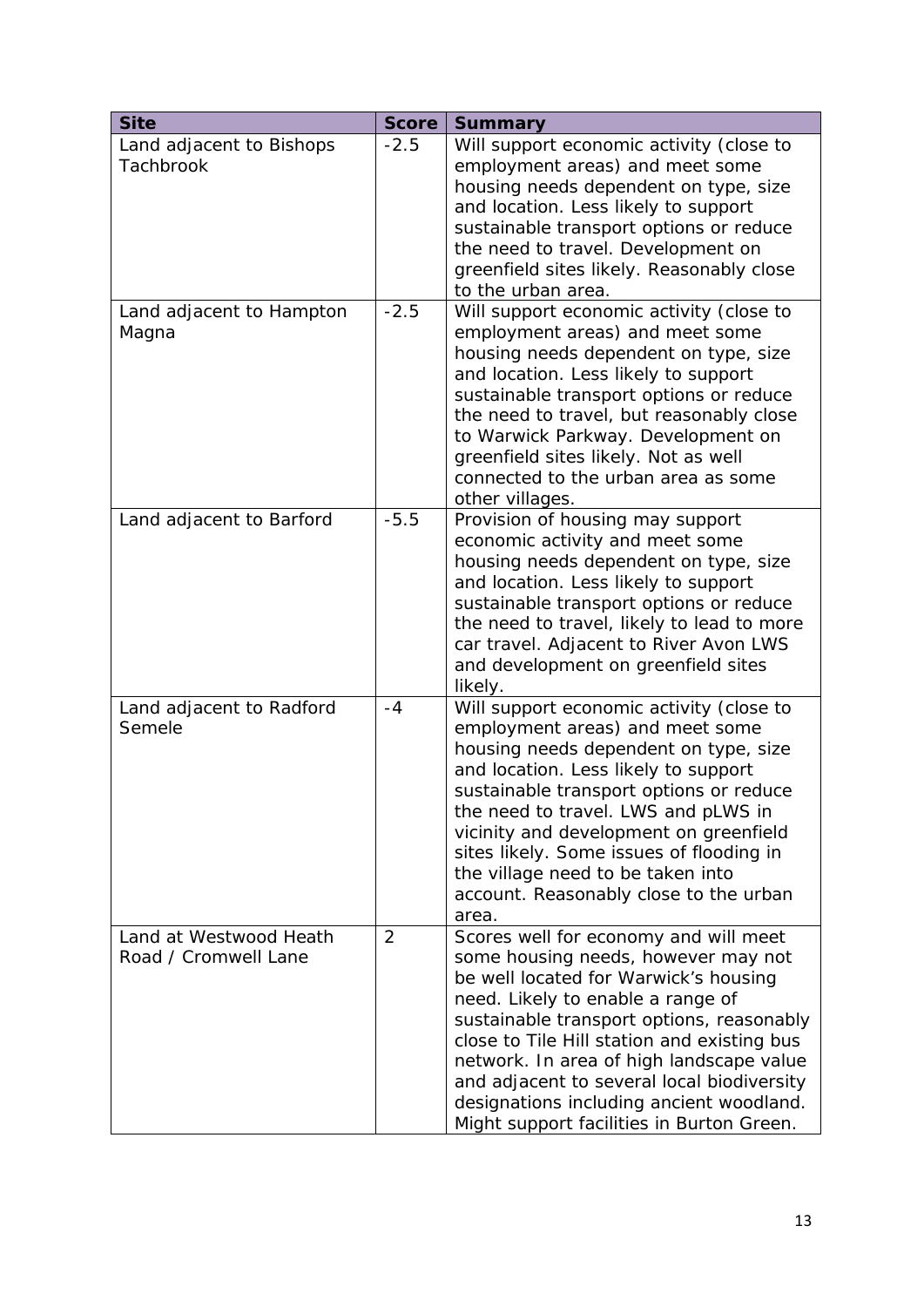| <b>Site</b>                                | <b>Score</b> | <b>Summary</b>                                                                                                                                                                                                                                                                                                                                                                                                              |
|--------------------------------------------|--------------|-----------------------------------------------------------------------------------------------------------------------------------------------------------------------------------------------------------------------------------------------------------------------------------------------------------------------------------------------------------------------------------------------------------------------------|
| Land at Oaks Farm                          | $-1$         | Scores well for economy and meeting<br>housing needs. In area of high landscape<br>setting, particularly in relation to the<br>setting of Kenilworth Castle. Location<br>may make the provision of sustainable<br>transport options difficult. Not as well<br>located to centres as other sites in<br>Kenilworth. Close to sports facilities and<br>accessible countryside. Potential for<br>some local facilities on site. |
| Kenilworth Golf Club                       | 0            | Scores well for economy and meeting<br>housing needs. Less likely to enable a<br>range of sustainable transport options,<br>further away from the town centre than<br>other options in Kenilworth. Area of high<br>landscape value. Potential for some local<br>facilities on site but does not relate well<br>to existing facilities'.                                                                                     |
| Land at Montague Road /<br>Ridgeway School | 4            | Loss of existing employment land<br>neutralises positive impact on economy,<br>will meet some housing needs.<br>Accessible to town and local centres and<br>nearby bus routes. Reuse of brownfield<br>land. Adjacent to Grand Union Canal<br>pLWS.                                                                                                                                                                          |
| Land at Station Approach                   | 14           | Will support economic activity and meet<br>some housing needs. Highly accessible<br>location, reuse of brownfield land.<br>Potential to enhance Conservation Area<br>and support district heating system as<br>identified in the brief. May improve a<br>crime hotspot.                                                                                                                                                     |
| Warwickshire College                       | 6            | Will support economic activity and meet<br>some housing needs. Accessible location,<br>close to existing routes, facilities and<br>town centre. Reuse of brownfield land,<br>adjacent to River Leam pLWS.                                                                                                                                                                                                                   |
| Leamington Spa Cricket<br>Club             | 3            | Will support economic activity and meet<br>some housing needs. Accessible location,<br>close to existing routes, facilities and<br>town centre. Loss of greenfield / playing<br>pitch site.                                                                                                                                                                                                                                 |
| Riverside House                            | 8            | Loss of existing employment land<br>neutralises positive impact on economy,<br>will meet some housing needs. Highly<br>accessible location, close to town centre<br>and existing services. Lower part of site<br>within flood zone, adjacent to River<br>Leam pLWS. Re use of brownfield land.                                                                                                                              |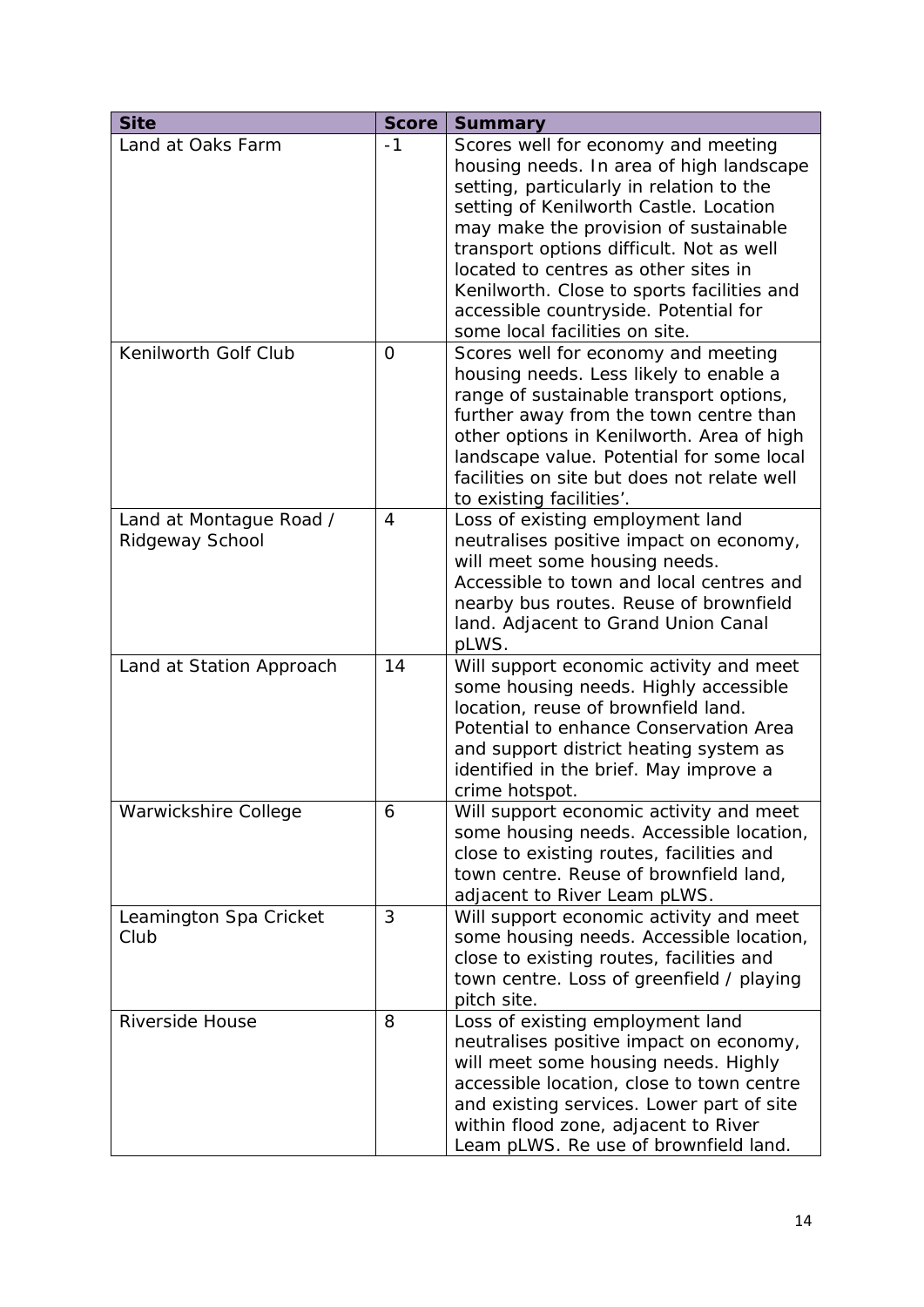| <b>Site</b>                            | <b>Score</b> | <b>Summary</b>                                                                                                                                                                                                                                                                                                                                                                                                                                                 |
|----------------------------------------|--------------|----------------------------------------------------------------------------------------------------------------------------------------------------------------------------------------------------------------------------------------------------------------------------------------------------------------------------------------------------------------------------------------------------------------------------------------------------------------|
| Leamington Spa Fire Station            | 9            | Loss of existing employment land<br>neutralises positive impact on economy,<br>will meet some housing needs. Highly<br>accessible, central location. Brownfield<br>site with potential to enhance<br>Conservation Area.                                                                                                                                                                                                                                        |
| Large scale development at<br>Lapworth | $-2$         | Large number of homes has potential to<br>support the local economy, but given<br>location overall impact likely to be<br>dispersed. Has potential to meet wide<br>range of housing needs, but given<br>location possibly not all. Less likely to<br>provide a range of sustainable transport<br>options but proximity to Lapworth station<br>is a strength. Would result in loss of<br>greenfield land. Has potential to provide<br>local facilities on site. |
| Land at Lapworth                       | $-4.5$       | Likely to have small impact on local<br>economy and meet some housing needs<br>dependent on type, size and location.<br>Less likely to provide a range of<br>sustainable transport options but<br>proximity to Lapworth station is a<br>strength. Greenfield development likely.<br>Some existing local facilities in village.<br>Accessible to the countryside and green<br>infrastructure network.                                                           |
| Land at Fosse Way                      | $-4.5$       | Will support economic activity and meet<br>some housing needs. Less likely to<br>provide a range of sustainable transport<br>options or reduce the need travel. Loss<br>of greenfield land adjacent to 2 pLWS.<br>Site constraints may lead to problems<br>with the location of local facilities. Does<br>not relate as well to the urban area as<br>other options.                                                                                            |
| Fieldgate Lane                         | $-2$         | Will support economic activity and meet<br>some housing needs. Will not support<br>new services and facilities, but well<br>located to urban area and provides<br>opportunities for walking and cycling. No<br>biodiversity designations, loss of<br>greenfield land, and one of few examples<br>of ridge and furrow in the area.                                                                                                                              |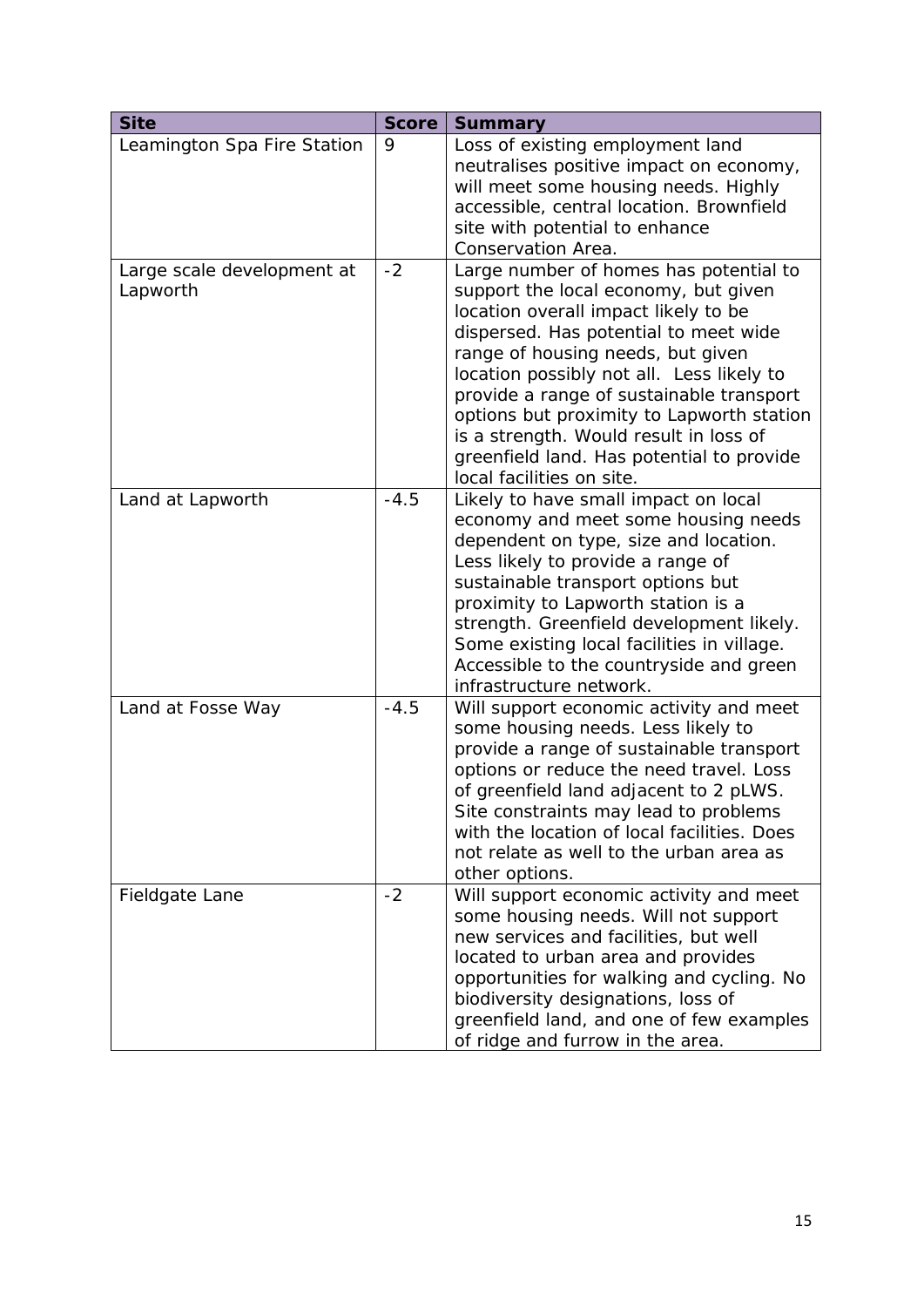| <b>Site</b>                      | <b>Score</b> | <b>Summary</b>                                                                                                                                                                                                                                                         |
|----------------------------------|--------------|------------------------------------------------------------------------------------------------------------------------------------------------------------------------------------------------------------------------------------------------------------------------|
| Part of South of Harbury<br>Lane | 5            | Scores well for economy and meeting<br>housing need. Relates well to existing<br>urban area for employment needs,<br>walking and cycling. May accommodate<br>some services and could enhance<br>existing. No biodiversity designations but<br>loss of greenfield site. |

## **Appraisal of Site Options**

3.12 Following appraisal of the individual sites, the Council developed four options, for different combinations of sites, which fitted the overall approach of locating development around the urban fringe (as appraised in broad option 2) avoiding coalescence and ensuring development is provided in a range of locations. More detailed explanation of how these options were prepared is set out in the housing chapter of the Preferred Options Local Plan. Plans showing the combination of sites included in each Option are shown in Appendix 4.

| <b>Option</b> | <b>Score</b> | <b>Summary</b>                                                                                                                                                                                                                                                                                                                                                                                                                                                                                     |
|---------------|--------------|----------------------------------------------------------------------------------------------------------------------------------------------------------------------------------------------------------------------------------------------------------------------------------------------------------------------------------------------------------------------------------------------------------------------------------------------------------------------------------------------------|
| Option 1      | 0            | Positive effect in terms of supporting the<br>economy. Potential negative effects in<br>terms of reducing the need to travel and<br>using sustainable forms of transport from<br>Blackdown and Westwood Heath. Less<br>critical mass to the south to support<br>sustainable transport options.                                                                                                                                                                                                     |
| Option 2      | 3.5          | Positive effect in terms of supporting the<br>economy. Most compact option of sites<br>likely to have the least negative effects,<br>positive in terms of reducing the need to<br>travel, meeting the districts housing<br>needs, and potential to have the least<br>impact on the historic environment.                                                                                                                                                                                           |
| Option 3      | $-0.5$       | Positive effect in terms of supporting the<br>economy. Potential negative effects in<br>terms of reducing the need to travel and<br>using sustainable forms of transport from<br>the southern end of The Asps and land at<br>Blackdown. Negative effect on areas of<br>high landscape character and biodiversity<br>importance at The Asps and Blackdown.<br>Potential impact on historic environment<br>as includes large concentration of<br>development adjacent to the Warwick<br>Castle Park. |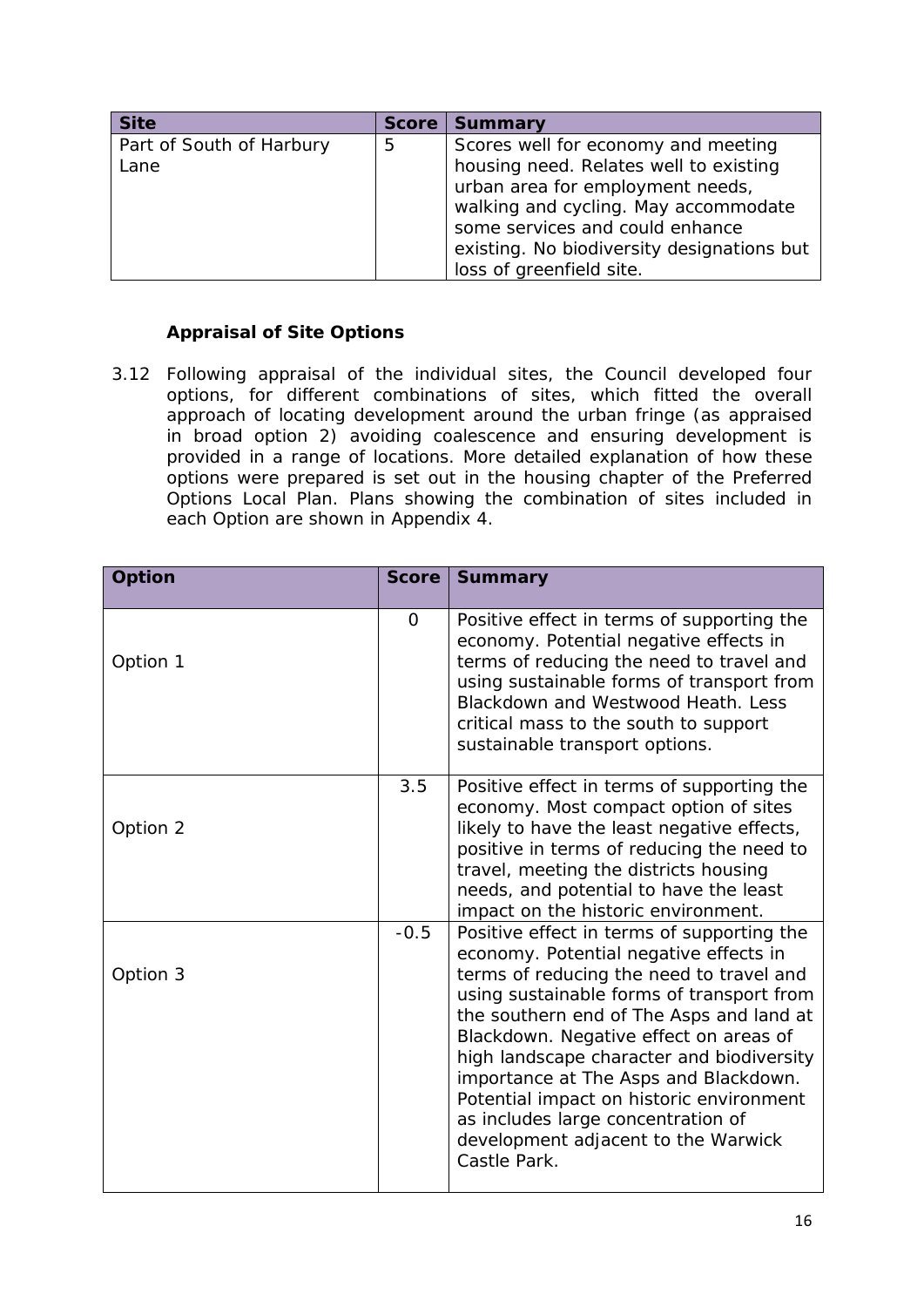| Option 4                         | 0.5 | Positive effect in terms of supporting the<br>economy. Potential negative effects in<br>terms of reducing the need to travel and<br>using sustainable forms of transport from<br>land at Blackdown and Westwood Heath.<br>Positive in terms of meeting all housing<br>needs across the district                              |
|----------------------------------|-----|------------------------------------------------------------------------------------------------------------------------------------------------------------------------------------------------------------------------------------------------------------------------------------------------------------------------------|
| <b>Emerging Preferred Option</b> | 0   | Positive effect in terms of supporting the<br>economy. Potential negative impact on<br>the historic environment, landscape<br>character and biodiversity at the Asps<br>and land at Blackdown. Positive in terms<br>of meeting all housing needs across the<br>district and in particular a range of rural<br>housing needs. |

- 3.13 In addition to the above options seven 'category 2 villages' were identified to accommodate between 30 and 80 dwellings to assist in meeting rural housing needs. As the potential location of sites in these villages is still uncertain the appraisal has focused on the broad location.
- 3.14 The Council also identified eight 'category 3 villages' within the green belt where limited infill development on previously developed land within the existing villages will be permitted. The scale of this potential development is likely to have minimal impact and therefore it is considered not necessary to undertake an appraisal of these.

| Option       | <b>Score</b> | <b>Summary</b>                                                                                                                                                                                                                                                                                    |
|--------------|--------------|---------------------------------------------------------------------------------------------------------------------------------------------------------------------------------------------------------------------------------------------------------------------------------------------------|
| Cubbington   | $-1$         | Sites potentially adjacent to the existing<br>urban area, with good public transport<br>infrastructure, some existing services<br>and opportunities for walking<br>and<br>cycling. Known surface water flooding<br>issues, therefore impact is uncertain and<br>dependant on mitigation measures. |
| Hatton       | $-4$         | Positive in supporting the rural economy<br>and potentially meeting local housing<br>public transport<br>needs. Infrequent<br>provision, limited opportunities<br>for<br>walking and cycling, and limited facilities<br>could increase reliance on the private<br>car.                            |
| Leek Wootton | $-1$         | Positive in supporting the rural economy<br>and potentially meeting local housing<br>needs. Relatively close to Kenilworth and<br>Warwick with good public transport                                                                                                                              |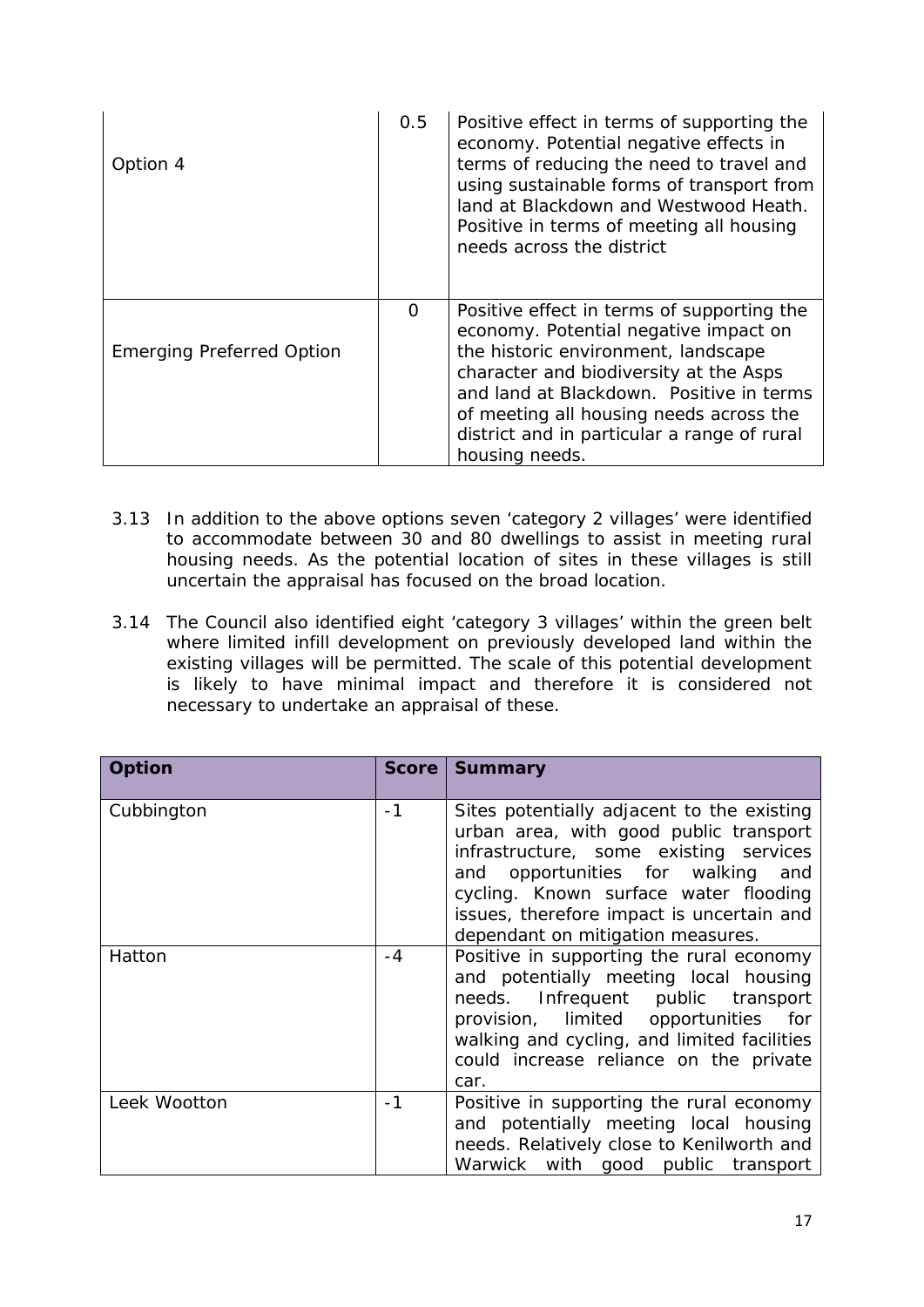| <b>Option</b>       | Score  | <b>Summary</b>                                                                                                                                                                                                                                                                                                                                         |
|---------------------|--------|--------------------------------------------------------------------------------------------------------------------------------------------------------------------------------------------------------------------------------------------------------------------------------------------------------------------------------------------------------|
|                     |        | provision.                                                                                                                                                                                                                                                                                                                                             |
| Norton Lindsey      | $-6$   | Positive in supporting the rural economy<br>and potentially meeting local housing<br>needs.<br>Infrequent public<br>transport<br>limited<br>opportunities<br>for<br>provision,<br>walking and cycling, and limited facilities<br>could increase reliance on the private<br>Conservation<br>Impact<br>Area<br>on<br>car.<br>uncertain.                  |
| Rowington           | -6     | Positive in supporting the rural economy<br>and potentially meeting local housing<br>needs. Infrequent public<br>transport<br>limited<br>opportunities<br>for<br>provision,<br>walking and cycling, and limited facilities<br>could increase reliance on the private<br>Impact on Conservation<br>Area<br>car.<br>uncertain. Potential flooding issues |
| Shrewley            | $-5$   | Positive in supporting the rural economy<br>and potentially meeting local housing<br>needs. Not well related to the urban<br>Infrequent<br>public<br>transport<br>area.<br>limited<br>provision,<br>opportunities<br>for<br>walking and cycling, and limited facilities<br>could increase reliance on the private car                                  |
| <b>Burton Green</b> | $-1.5$ | Close to urban area of Coventry with<br>good public transport provision and some<br>opportunities for walking and cycling.<br>Potential to meet local housing needs<br>and support the village hall. Potential<br>impact on areas of high landscape value.                                                                                             |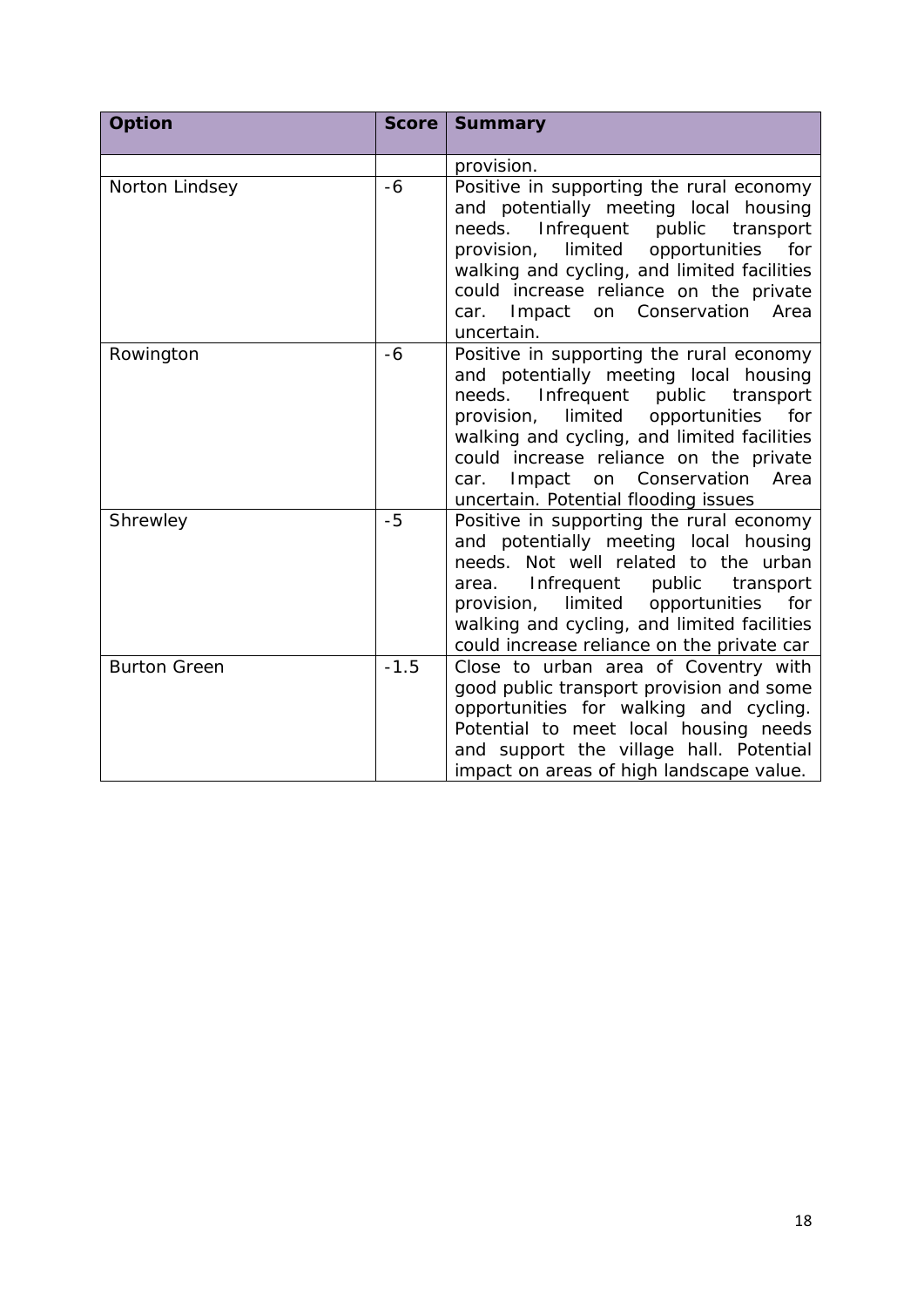#### **Significant effects and Mitigation Measures**

- 3.15 It is a requirement of the SEA Directive that measures should be identified to prevent, reduce, and as far as possible mitigate any significant adverse effects on the environment which would arise from implementing the plan or programme **and** enhance any positive impacts.
- 3.16 These mitigation measures may comprise a broad range of forms, to include:
	- Amendments to the Local Plan, including bringing forward new options or adding or deleting options;
	- Refining options in order to secure potential beneficial effects or reduce detrimental impacts. This may be achieved by securing strong policy criteria; and,
	- Technical measures to be applied during the implementation stage; for example, guidelines or applying design principles
- 3.17 In preparing the Submission Draft Local Plan the full Sustainability Appraisal will set out in detail the measures which will be needed to address any significant effects relating to the policies and proposals in the plan.